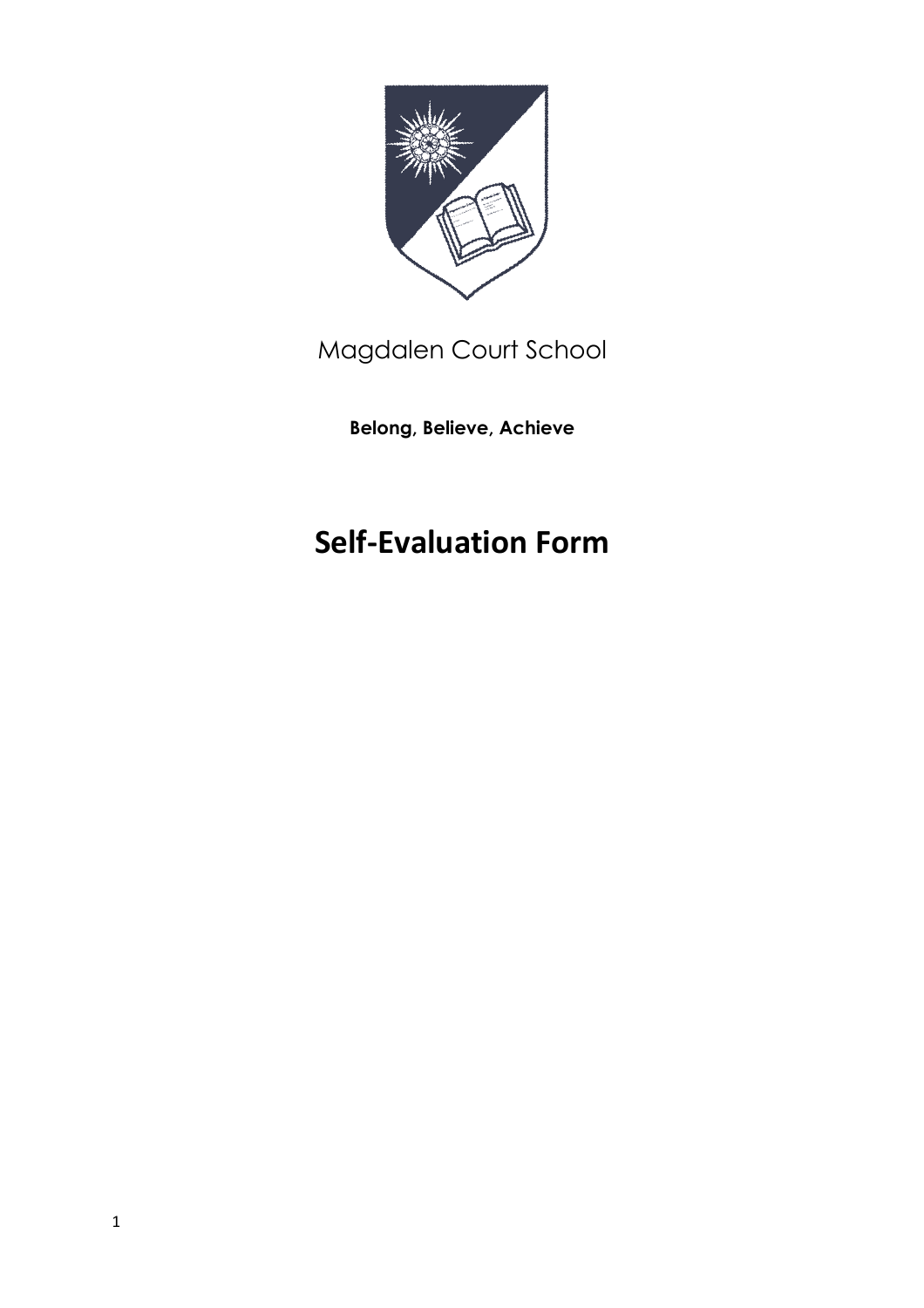# Contents

|  | Section 3: The behaviour and attitudes (B&A) of pupils at the school are Good  20        |  |
|--|------------------------------------------------------------------------------------------|--|
|  |                                                                                          |  |
|  |                                                                                          |  |
|  |                                                                                          |  |
|  |                                                                                          |  |
|  |                                                                                          |  |
|  | B&A 6: Relationships among pupils and staff reflect a positive and respectful culture 23 |  |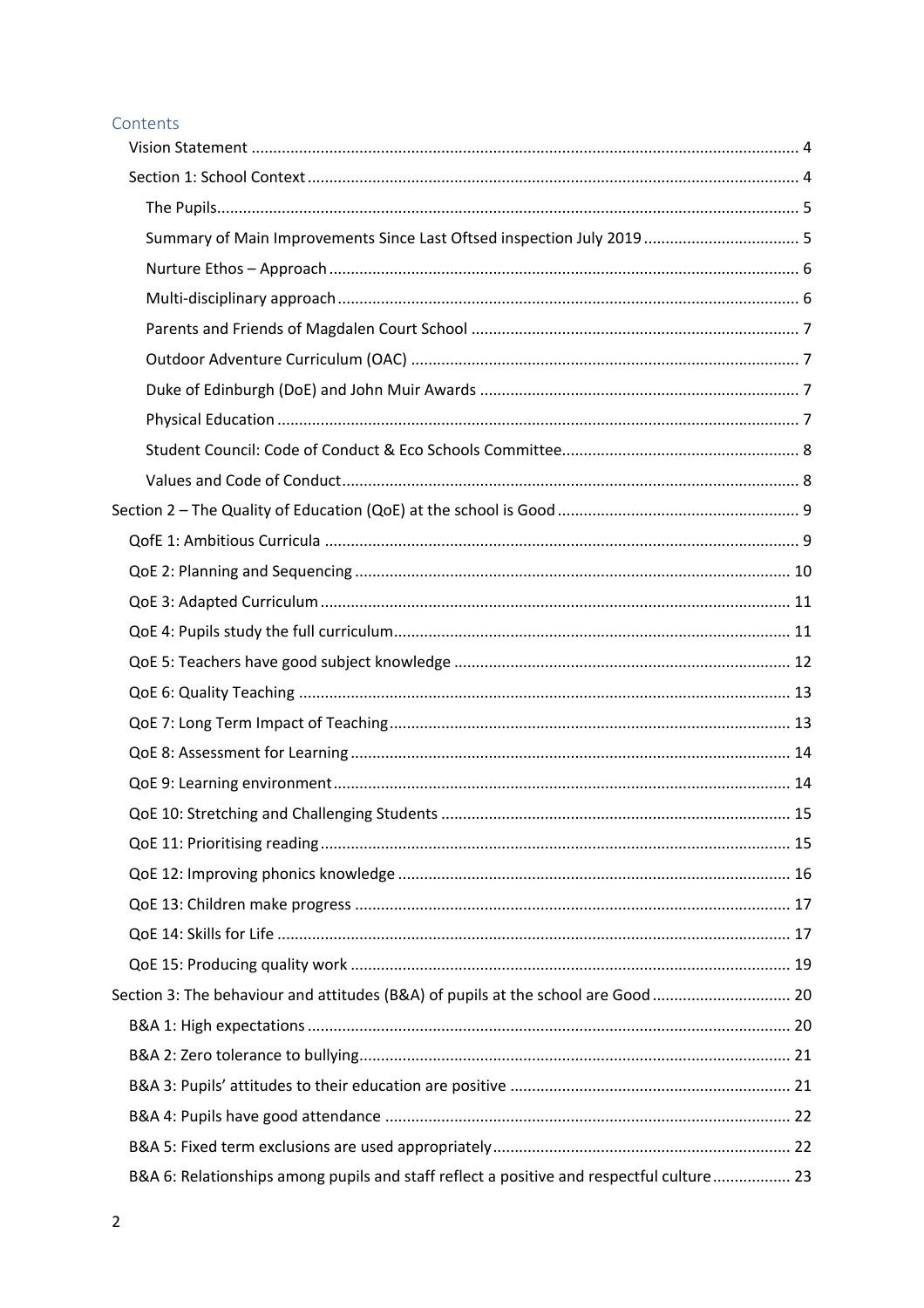| Section 4: The Personal development of pupils is Good with Outstanding features  24       |  |
|-------------------------------------------------------------------------------------------|--|
|                                                                                           |  |
|                                                                                           |  |
|                                                                                           |  |
|                                                                                           |  |
|                                                                                           |  |
|                                                                                           |  |
|                                                                                           |  |
| L&M 2: Leaders focus on improving teachers' subject, pedagogical and content knowledge 27 |  |
| L&M 3: Leaders aim to ensure all pupils successfully complete their studies 28            |  |
| L&M 4: Leaders engage effectively with pupils and others in their community  28           |  |
|                                                                                           |  |
|                                                                                           |  |
|                                                                                           |  |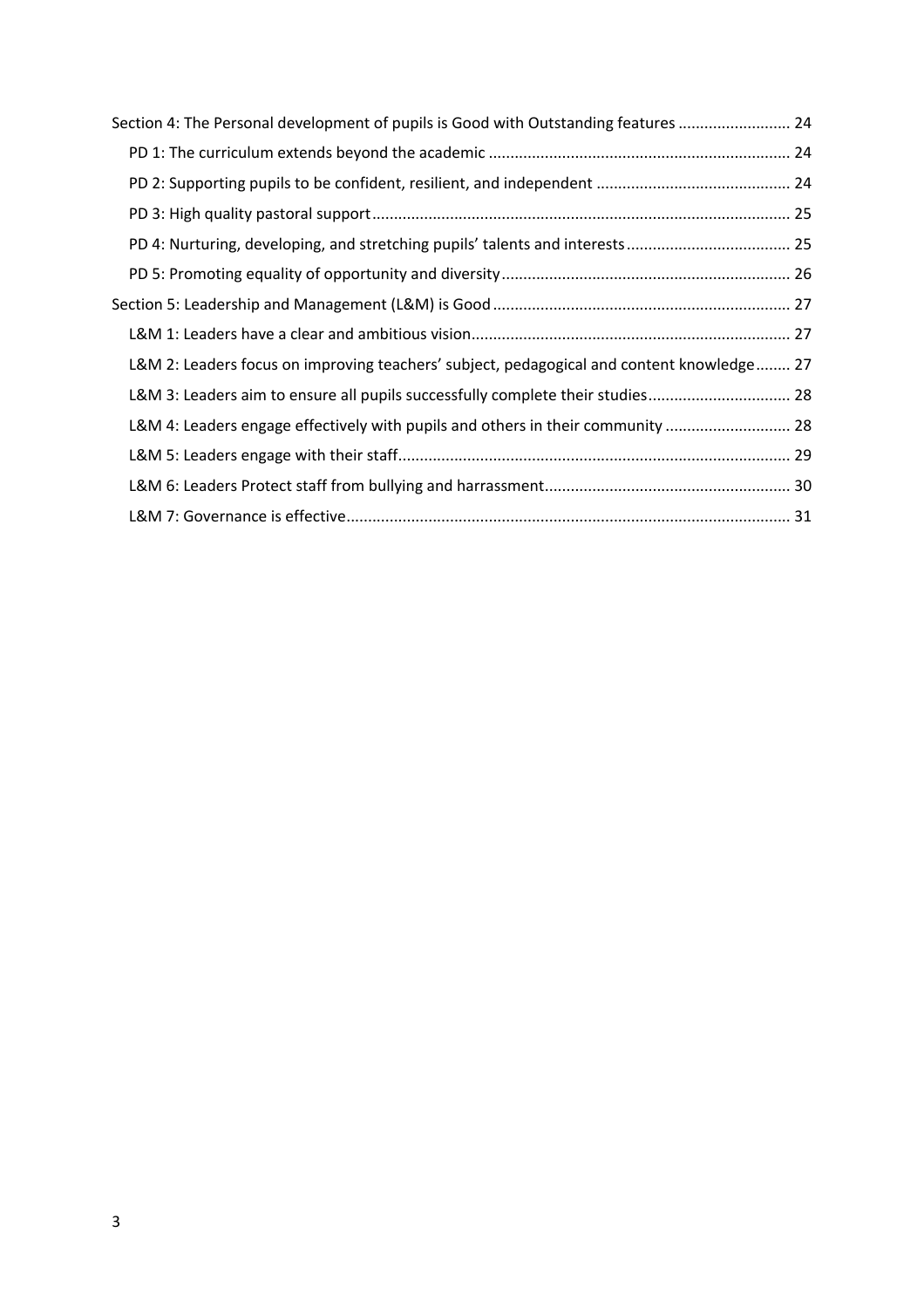# Introduction

Magdalen Court School has continued to develop and make progress since the last Ofsted inspection in July 2019, and the material change to become a special school following an Ofsted inspection in September 2020.

Our staff work to make Magdalen Court School an outstanding learning community in which all pupils enjoy their learning, and feel valued, safe and that they **BELONG.** We **BELIEVE** in the ability of all, and we create an environment of respect, inclusion, equality, aspiration, and celebration. We enable pupils to **ACHIEVE** their potential, inspire them to develop positive, healthy lifestyles, and prepare them for adult life.

### Vision Statement

We aim to be a 21<sup>st</sup> Century trail blazing specialist provision which endeavours to create an environment where each pupil's individual strengths, talents and aptitudes are nurtured and developed. We are an inclusive school which strives to provide a first-class education that encourages pupils to think independently and to develop their full intellectual, creative, and physical potential.

# Section 1: School Context

MCS is a small specialist setting for pupils whose barriers to learning prevent them successfully attending a mainstream school. A large proportion of our pupils arrive in Year 7, many having social/communication difficulties which are often comorbid with anxiety and/or specific learning difficulties. Some pupils come to us later in their school lives, often after a period of school refusal.

The school has remained focused on its core values and heritage during a period of rapid change over the past two years. The school is in its embryonic stage of having become a specialist school (November 2020).

The experienced senior leadership team is ambitious, highly motivated, and dedicated to the continuing evolution of Magdalen Court School, so that it can maximise the potential of all pupils to achieve their aspirations.

The current comprehensive School Development Plan runs from Autumn 2020 – December 2021. It is inextricably linked to the outcomes of the 2019 Ofsted inspection, and the change from an independent school to become a specialist setting. This SEF is an evaluation of this timeline, taking account of the revised Educational Inspection Framework (2019). It will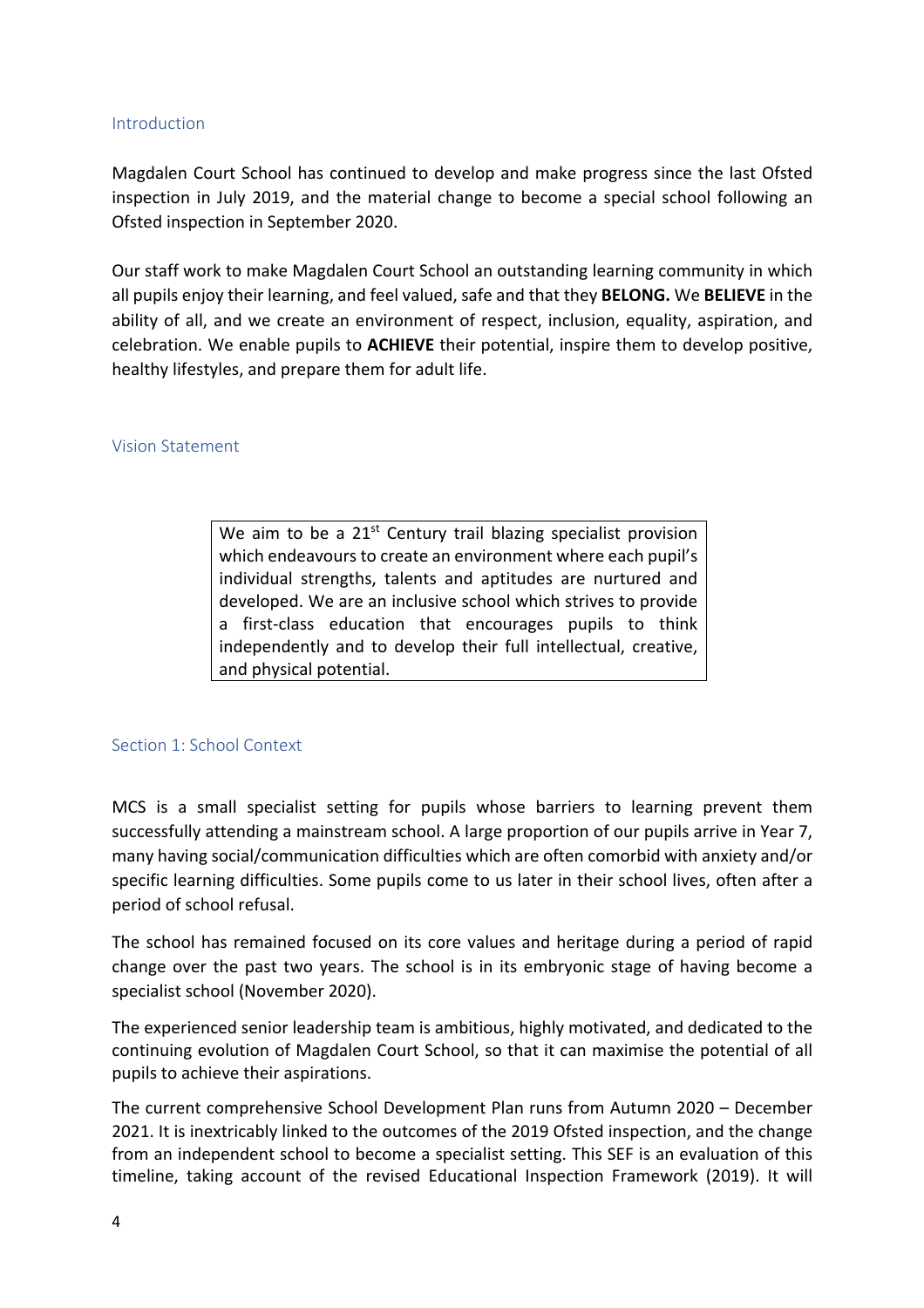inform the school's 3-year strategic development plan from January 2022 – December 2025, and the next cycle of the school development and innovation key priorities plan for September 2021 – January 2023.

# The Pupils

97% of our pupils have Education, Health and Care Plans (EHCPs). Of our 81 current pupils (up from 62 in 2020 -2021), 40% are boys and 60% are girls.

- 3 of our pupils have (VI) which affects learning
- 3 of our pupils are looked-after children (LAC)

# **Attendance Academic Year 20/21**

- Whole Year 90.57%
- Whole Year (including "C" authorised absence codes) 73.59%

# **Academic Year 21/22**

Total number of pupils **82**

- Girls **33 (40%)**
- Boys **49 (60%)**

# Summary of Main Improvements Since Last Oftsed inspection July 2019 *Please also refer to the Material Change Ofsted inspection report September 2020.*

The school offers a wide-ranging curriculum. This curriculum is well structured and supports pupils to increase their knowledge over time. The school offers a number of appropriate qualifications for pupils to work towards.

At the time of the 2019 inspection, the delivery of the curriculum did not meet the needs of pupils with special educational needs and/or disabilities (SEND). Teachers were not adapting the curriculum in line with the targets set out in pupils' EHCPs (Education, Health and Care Plans).

Due to the changing cohort, and increasing numbers of pupils with EHCPs, the decision was taken in March 2020 to apply for a material change to become an independent special school.

To meet the requirements of the ISS, and to align with the material change inspection action plan, the proprietor took action to increase the number of staff with suitable experience and expertise in working with pupils with SEND. This resulted in the appointment of a new headteacher, a review of the school's staffing arrangements, and extensive training for all staff. Currently, there are 48 staff (please see the attached organisational structure of the school).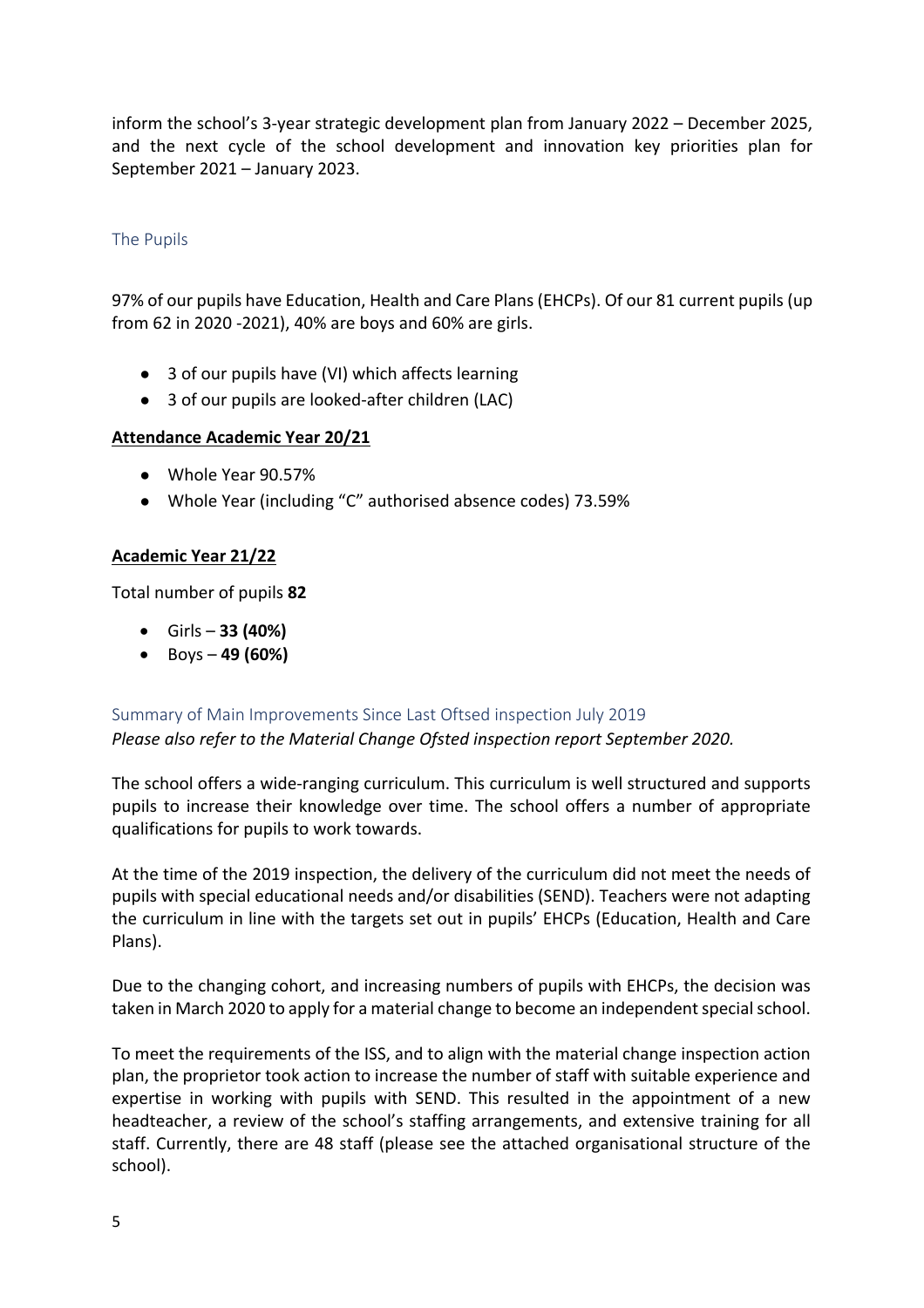In September 2020, Ofsted carried out the material change inspection, and the Department of Education confirmed in November 2021 that the school had been successful in meeting the requirements of the schedule to the Education (ISS) Regulations 2014 ('the independent school standards') that are relevant to the material change.

The headteacher is an experienced school leader who understands well the additional needs of the pupils in her school. She has developed staff expertise and ensured that the needs of pupils are met successfully.

Leaders now have systems of accountability for checking and evaluating the impact of the school's work. Trustees now check to see that the school is operating effectively.

Leaders continue to actively promote the well-being of pupils. Safeguarding arrangements meet requirements, and the curriculum supports the social and emotional development of pupils with SEND.

### Nurture Ethos – Approach

The nurture practitioners provide inclusive support to the pupils who are struggling to access learning opportunities due to unmet learning needs. They play a key role in the effective transition of new pupils into school, and to those in school who are not as academically resilient. They work closely with the Head of Placements and with class teachers to ensure a successful transition for the Year 7 consultations and for any new pupils. They continue with this process to support the pupils to be ready for learning in the class setting, building on the pupils' academic and emotional resilience. The NP's deliver the targeted SEMH provision as identified in the pupils' EHCPs.

The needs for Nurture for the secondary aged pupils are also addressed in relation to selfimage, peer relationships and social skills.

#### Multi-disciplinary approach

At Magdalen Court School, we have a multi-professional team consisting of Nurture Practitioners, a part-time Speech and Language Therapist, and an Occupational Therapist.

All our teachers and support staff work closely with internal and external professionals to include the Visual Impairment team, the Communications and Interactions team, and the SEMH team, to provide a completely holistic approach to meeting our pupils' needs.

The two Nurture Practitioner roles also play a key role in pastoral support, and they play a significant role in transitioning into school new pupils who have been out of learning for a considerable length of time due to their anxieties.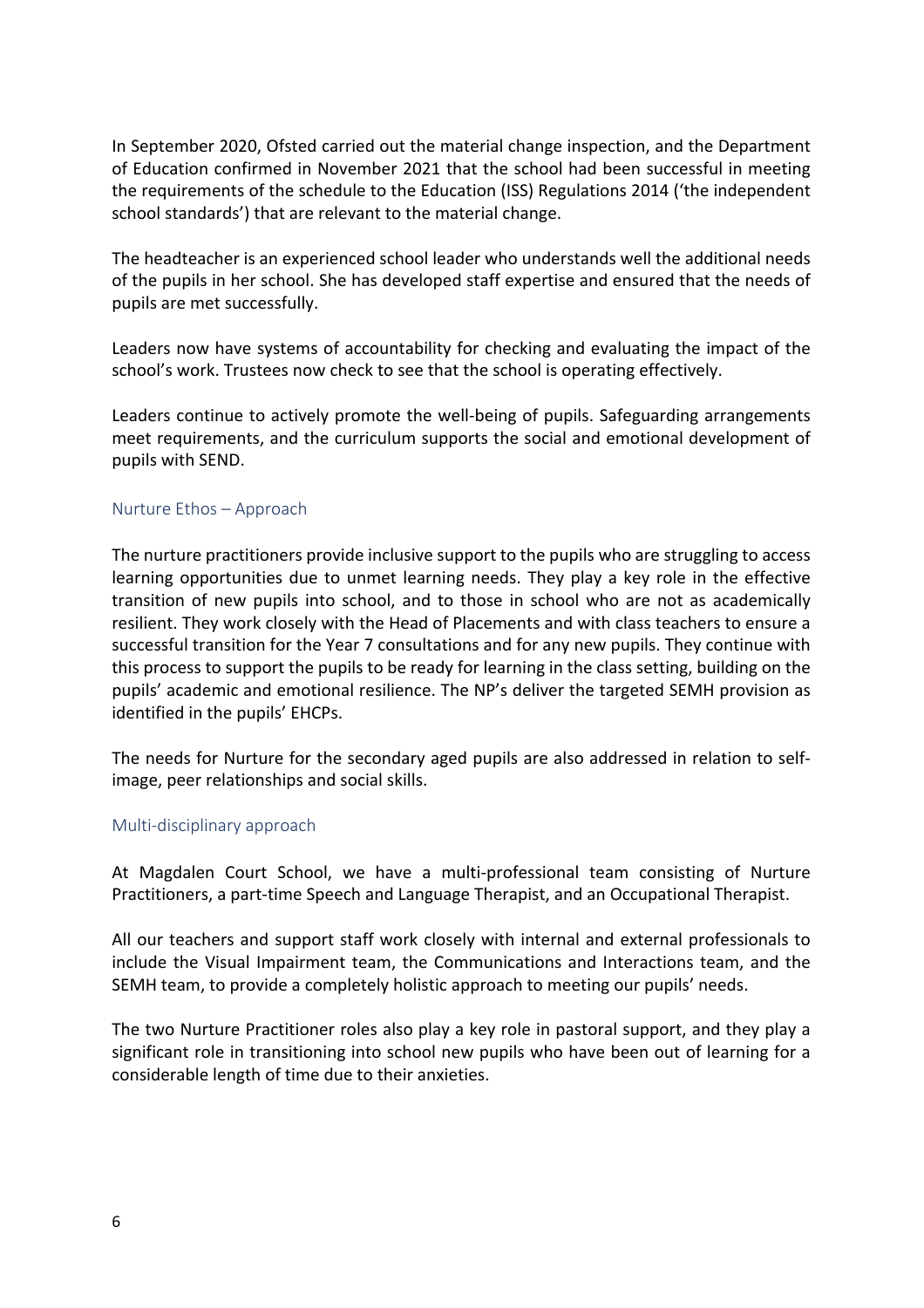## Parents and Friends of Magdalen Court School

The school has set up a group for parents and friends of Magdalen Court School. This is a registered charity that runs fundraising and social events. The AGM is taking place after the October 2021 half term to agree the constitution.

A parent questionnaire was completed at the end of the summer term, the outcomes of which are contributing to the updated School Development Plan.

# Outdoor Adventure Curriculum (OAC)

The OAC has a fundamental role in the pupils' development. It has proven benefits in engaging pupils with SEND. Freedom to explore in a therapeutic stimulating outdoor environment promotes the pupils' wellbeing and develops their meta cognitive skills.

The OAC is run by two qualified Forest School and Outdoor Education leads. It teaches essential life skills, boosts confidence, and improves behaviour. It connects the pupil to nature, and is a platform for cross curricular learning that involves all academic subjects in a realworld context.

#### *Regulating School*

Many of the pupils at MCS have associated sensory regulation and emotional needs including anxiety. The OAC is varied and diverse, and it stimulates and encourages pupils with sensory sensitivities to explore all of their senses. The ambition is for Magdalen Court School to become a Regulating School, and the OAC curriculum forms an integral part of this vision.

#### Duke of Edinburgh (DoE) and John Muir Awards

From KS2 – KS4, many of our students have the opportunity to participate in the Duke of Edinburgh Scheme and the John Muir Award. The OAC curriculum offers vocational opportunities: some of our pupils may wish to become environmental entrepreneurs, or leaders in Outdoor Education specific activities such as Sailing, Kayaking, Climbing, and Mountaineering.

#### Physical Education

Physical activity is essential for our pupils in order for them to build and maintain muscle strength, range of movement, coordination, balance, and general good health. It also helps to develop our pupils' communication skills, teamwork and independence, and their mental well-being. We participate in a variety of Sporting and Sports Leadership endeavours, to include the Joint Sports Leaders Award and BETC Physical Education.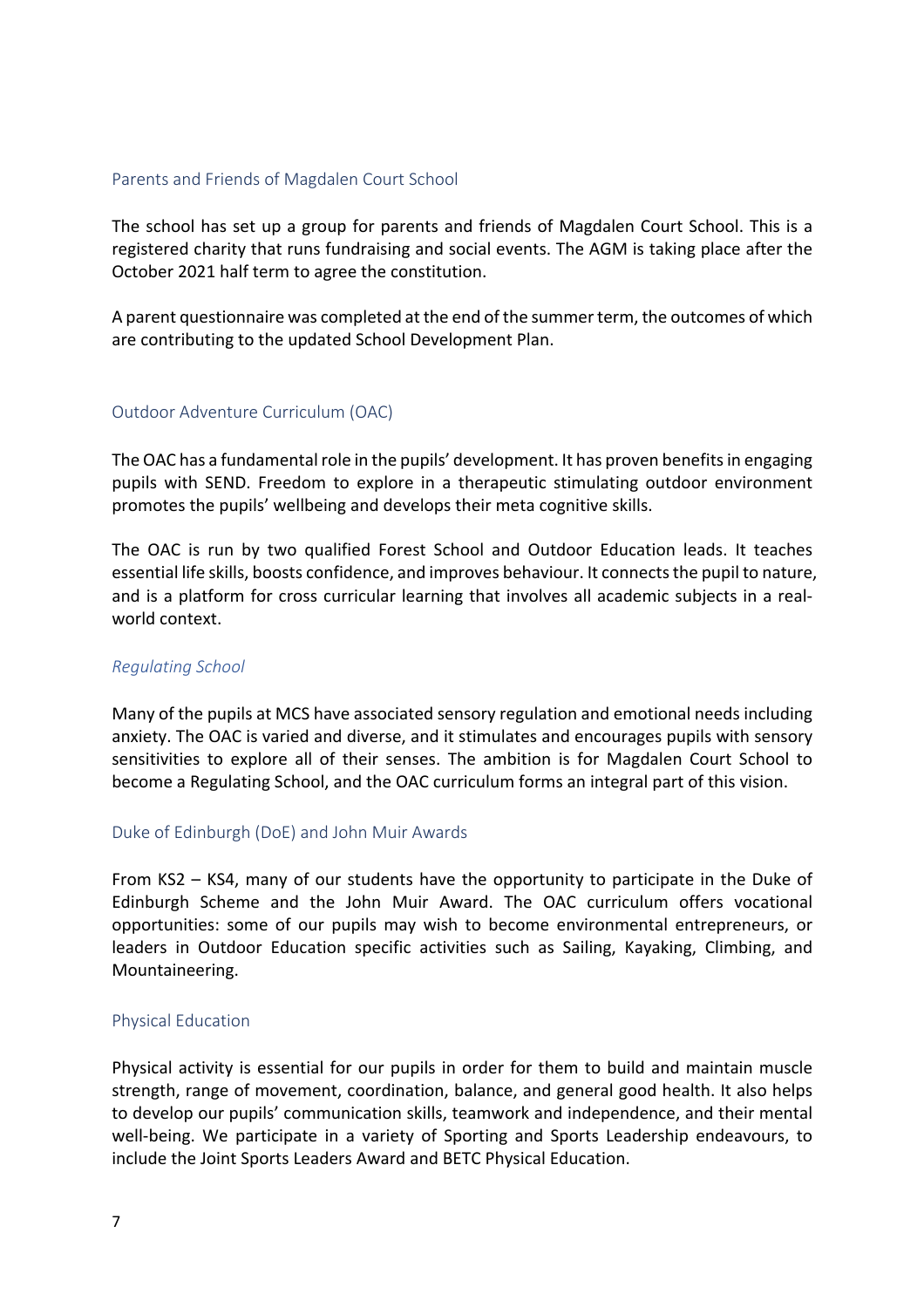# Student Council: Code of Conduct & Eco Schools Committee

Part of the Magdalen Court School ethos is treating others with dignity and respect, with a focus on kindness. We value the voice of the child, and to this extent we have a wellestablished student council.

The school council is made up of elected representatives from throughout the school. We also have a weekly "Kindness Bucket'' through which pupils and staff can nominate acts of kindness. Examples of these are shared in the weekly whole school assembly, with the individual or group gaining the most nominations receiving the Kindness Cup to take home. The pupils have really embraced this.

# Values and Code of Conduct

The pupils have collectively contributed to their own Code of Conduct and have created a school wordle reflecting the values and ideals that are meaningful to them. This is being simplified and will sit alongside the school motto and code of conduct at the entrance to the school and throughout learning areas.

Kindness threads throughout the whole school with weekly nominations of acts of Kindness from both pupils and staff celebrated in the weekly school assembly. The pupil with the most nominations receives the Kindness cup.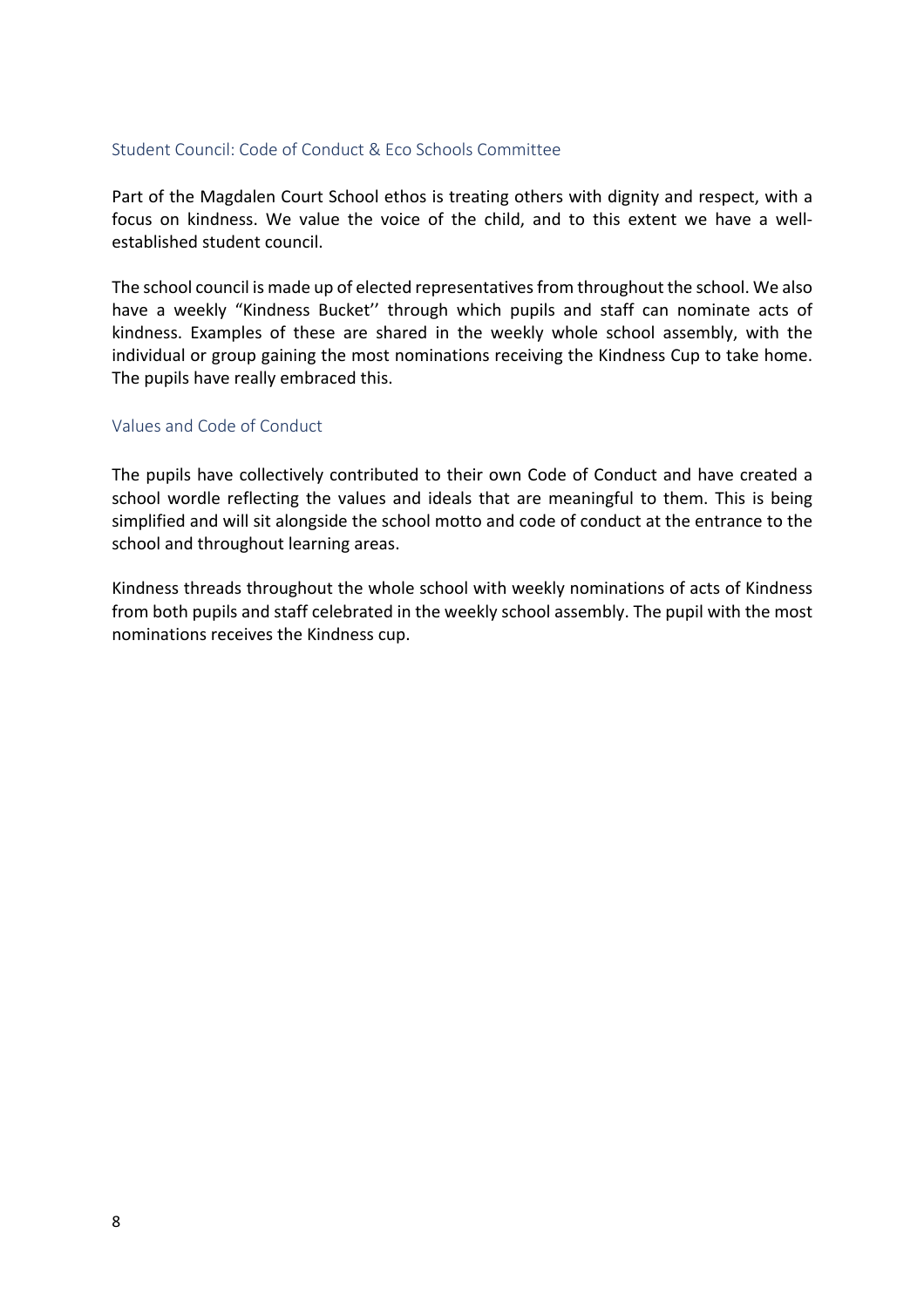# Section 2 – The Quality of Education (QoE) at the school is Good

In making this judgement, leaders have considered the extent to which:

- pupils make good and consistent progress across all areas of the curriculum
- learning outcomes are appropriately challenging
- work is differentiated for different levels of ability and special interests
- monitoring of teaching and learning results in targeted support feeds into the cycles of performance management, CPD and school teaching and school improvement

# QofE 1: Ambitious Curricula

### **Implementation**

Leaders adopt and modify curricula that are ambitious and designed to give all pupils the knowledge, skills, and cultural capital they need to succeed in life

### **Evaluation**

Given the age range, span of abilities, starting points and SEND of the pupils, a variety of bespoke curriculum offerings has been developed to ensure education is both appropriate and challenging for all learners. The curricula meets all statutory requirements and is adapted to meet the learning needs of our pupil population.

The curriculum is regularly reviewed by the Senior Leadership Team (SLT) in collaboration with subject leaders and teams. The Trustees are kept appraised of curriculum changes and parents are informed of curricular approaches relevant to their child's age and stage. During the autumn 2021 term, all curriculum outlines are being reviewed to fit with the "3I's" approach to `curriculum, identifying Intent, Implementation and Impact of each Curriculum Area and Key Stage.

The school leadership team is in the process of bringing this about and it will be a key element of the updated SDP.

The Magdalen Court School curricula are unique in that they:

- are heavily individualised for each learner
- focus on SEMH needs
- focus on social communication skills to underpin all learning
- focus on sensory regulation and being in a "Just Right" state to learn
- focus on strengthening relationships, a sense of belonging
- support the development of life skills
- incorporate shared goals under the four EHCP headings: Communication, Cognition and Learning , Social, Emotional & Mental Health, Sensory & Physical
- focus on pathways for adulthood: employment, independent living, community inclusion, and health
- are cross-curricula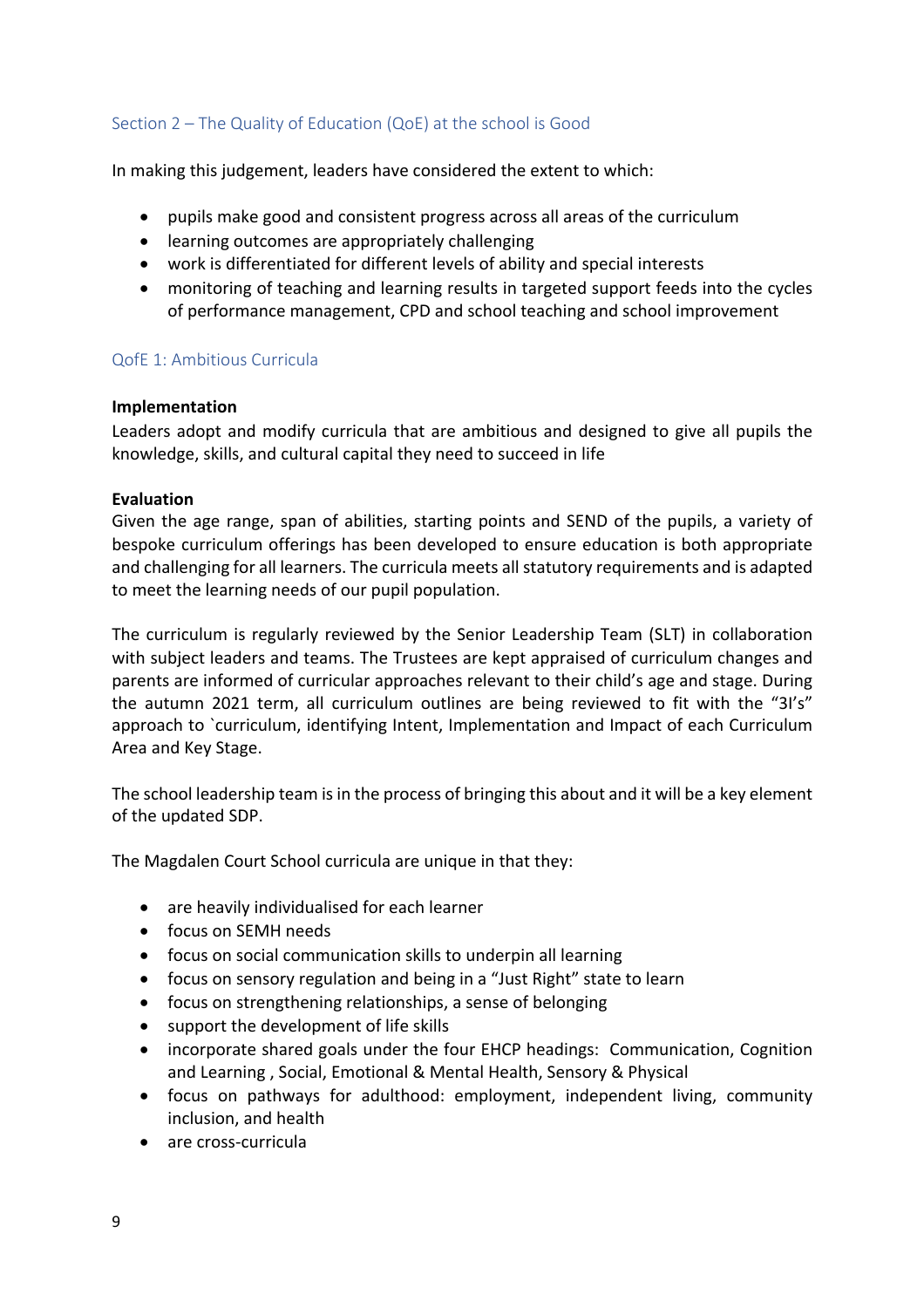# **Evidence**

Emphasis is on learning through a differentiated curriculum to take account of individual pupils' needs and interests. In Primary (Key Stages 2), pupils follow the National Curriculum. In KS3, pupils follow the National Curriculum, which is differentiated to meet the wide range of needs, and pupils begin working towards Entry Level qualifications in the core subjects and try others before taking a qualification. In KS4, pupils continue to follow the National Curriculum, with the more able pupils progressing to GCSE level. BTEC modules are available to appropriately challenge learners of all abilities. Preparation for work is addressed with work experience opportunities available with careers a key focus. Throughout, teaching and learning is differentiated to individual needs, abilities, and interests. Social communication and sensory regulation underpin all learning. British values are embedded throughout the curriculum. There is an active school council to hear the pupil voice. There are many enrichment opportunities through educational visits and the Duke of Edinburgh programme.

# QoE 2: Planning and Sequencing

# **Implementation**

The school's curriculum is coherently planned and sequenced towards cumulatively sufficient knowledge and skills for future learning and employment. All curriculum areas are being reviewed to fit with the 3 'I's as detailed in QoE 1. In 2021-2022 we plan to re-focus our endeavours on the teaching of literacy, numeracy and reading throughout the school, ensuring that the methods of instruction are appropriately differentiated for all learners.

#### **Evidence**

Long- and medium-term plans are being developed by the lead for curriculum, teaching and learning, in collaboration with the Key Stage 2 lead and subject leads, and the lead for assessment for learning. The Assessment for Learning Policy has been reviewed rigorously with a detailed action plan in place steered by a working group of experienced teachers across the key stages, to include the lead for curriculum. The SLT reviews both planning and pupil work (learning journey folders and work samples) to ensure that progress is being made and evidenced. Teachers meet with parents to set and then review shared goals. The seconded lead for assessment for learning reviews all pupil progress and meets with teachers to ensure that learning outcomes are appropriately challenging, and effectively taught, assessed, and evidenced. Moderation activities are held to ensure the accuracy of assessment judgements.

The effectiveness of teaching and learning is monitored through regular review of teacher planning, assessment, and pupils' work. Lesson observations are carried out and learning walks with specific focus points are used for quality monitoring. All staff are subject to performance management and all staff have received an appraisal and review which has informed the future CPD needs. These were completed at the end of the summer term 2021. The Headteacher has met with all of the teachers to agree the targets for the forthcoming academic year alongside any individual CPD needs to be implemented. Teachers have the opportunity to learn from peers through "Best Practice" sharing. Pupil progress is regularly monitored, and interventions are put in place where pupils need additional support to fulfil their potential. A rich and varied programme of enrichment activities supports regular classroom learning.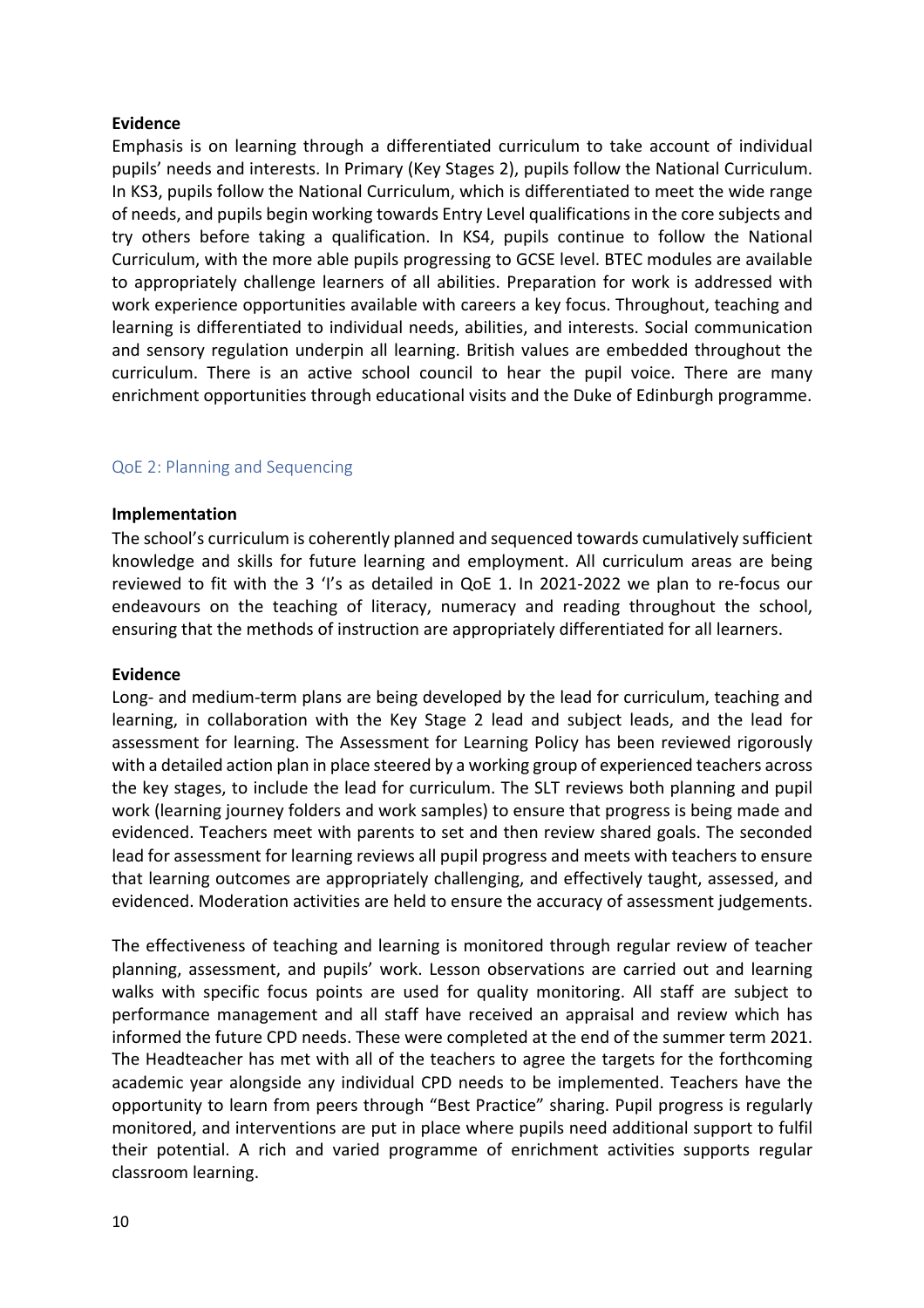# QoE 3: Adapted Curriculum

# **Implementation**

The curriculum is successfully adapted, designed, or developed to be ambitious and to meet the needs of pupils with SEND, developing their knowledge, skills, and abilities to apply what they know and can do with increasing fluency and independence.

All pupils are baselined across English and Maths in the first half of the Autumn term. This information is used for target-setting. Shared goals are set in collaboration with parents. The working party for Assessment for Learning meet on a termly basis to identify any areas where insufficient progress is being made or where it appears that target-setting has not been sufficiently aspirational. Subsequent meetings with teachers seek to review targets and teaching and learning strategies.

# **Evidence**

An annual improvement, planning and assessment timeline has been developed by SLT and is being shared with all staff. This is part of the review and action plan for assessment for learning. The SLT and curriculum lead regularly scrutinise teacher planning and pupil work. Learning walks and lesson observations identify areas of good practice and identify areas to be addressed through the programme of continuing professional development (CPD).

Staff are encouraged and facilitated to share good practice both formally and informally. Pupil progress data is reviewed in collaboration with teachers, and identifies which pupils need intervention to help raise attainment. This intervention is delivered by a dedicated team of teachers assigned specifically to working with those pupils who have targeted and specific teaching and learning interventions. Pupils make good progress from their starting points.

# QoE 4: Pupils study the full curriculum

# **Intent**

The curriculum is not narrowed. A broad range of subjects (exemplified by the National Curriculum) is taught in KS2 and KS3. The National Curriculum continues to be taught to those young people in years 11-14 who have the potential to achieve National Curriculum accreditation. A broad range of supplementary accreditation pathways are also available: Duke of Edinburgh, John Muir, Performing Arts, Junior Sports Leaders Award, BTEC, and PE. Design and Technology is planned for 2022-2023. A broad range of supplementary accreditation pathways are available.

# **Evaluation**

The curricula throughout the school are regularly evaluated both as part of the SEF procedure and in response to external feedback: Ofsted inspections and national priorities. After the 2019 Ofsted, we made substantial enhancements to the secondary curriculum focused on literacy, reading, and numeracy.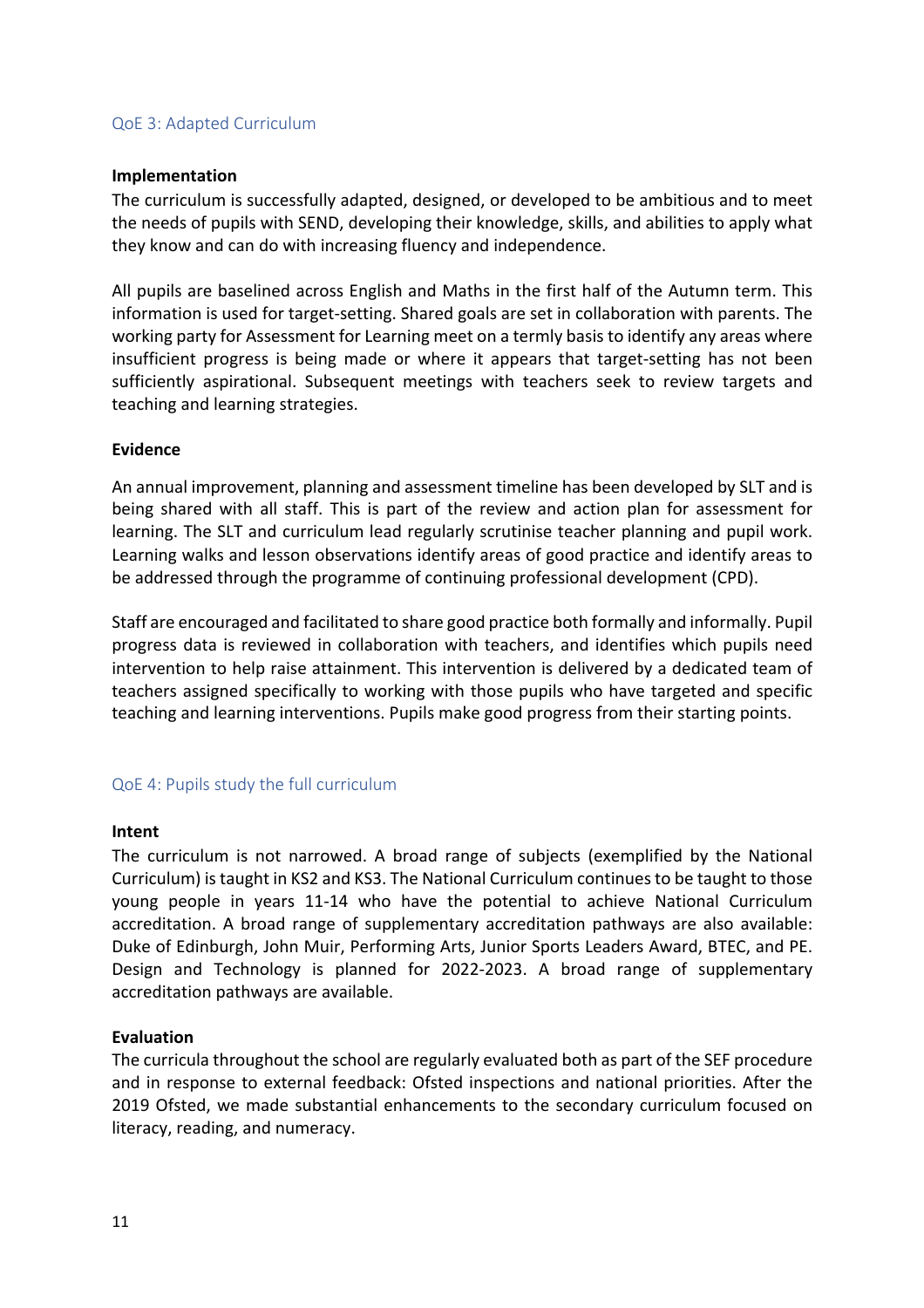# **Evidence**

All of the teachers have just completed focused training around the 3 'I's approach and the EIF. Please refer to Statements of Intent and action plans from each of the subject leads. A TLR Curriculum lead is in place from September 2021.

Each year, we gather information about the impact of enrichment activities throughout the school, to ensure that all pupils had access to a range of enrichment activities and that these are having a positive impact on all learners. We have a rigorous programme to include adventure curriculum, art enrichments, PE and sporting partnerships, career development, visual arts, drama and performing arts. Another area of strength is PE enrichment, which includes Sports Leadership programmes, schools' games, interschool championships, and swimming galas planned post pandemic for Spring and Summer 2022. Educational visits are designed to complement the curriculum. Use of off-site facilities enhances the curriculum. PSHE, RE, British Values, Rights Respecting School all serve to focus on wellbeing, equality and community spirit, building cultural capital in all learners. Independent living skills are taught, including personal hygiene, eating, drinking, food preparation and travel training.

# QoE 5: Teachers have good subject knowledge

# **Implementation**

Teachers have a good knowledge of the subjects and courses they teach. Leaders provide effective support for those teaching outside their main areas of expertise.

# **Evaluation** (also supports QoE3)

While applying for the material change inspection from March 2020-September 2020, a focus has been in developing the SEND expertise of the teaching team and Nurture Practitioners. During 2020-2021, the focus was in embedding and evidencing the practise, and this will continue to be a focus in 2021-2022.

We now have a team of teachers who have significant SEND expertise, which they apply to the appropriate differentiation of teaching curriculum content. In September 2021, three new teachers joined the staff and two newly promoted TLRs were appointed to lead on curriculum and SEN outcomes. These staff have in place a strong support system of line managers and buddies who will support them to develop their skills and develop as reflective practitioners.

In 2020-2021, one formerly unqualified teacher completed his QTS year, with two more staff members completing their NQT year. Another staff member successfully completed the apprenticeship to teaching route to achieve QTS and is now commencing her NQT year. A fifth staff member is now competing her QTS.

# **Evidence**

Staff have access to a comprehensive CPD plan throughout the year. See *CPD plan for 2020- 2021 and 2021-2022* which is focused on assisting staff in developing their own resilience and supporting the pupils' regulation and mental health. A well-being lead is in place. Staff have access to supervision and support from a trained therapist and the school OT. Teaching pupils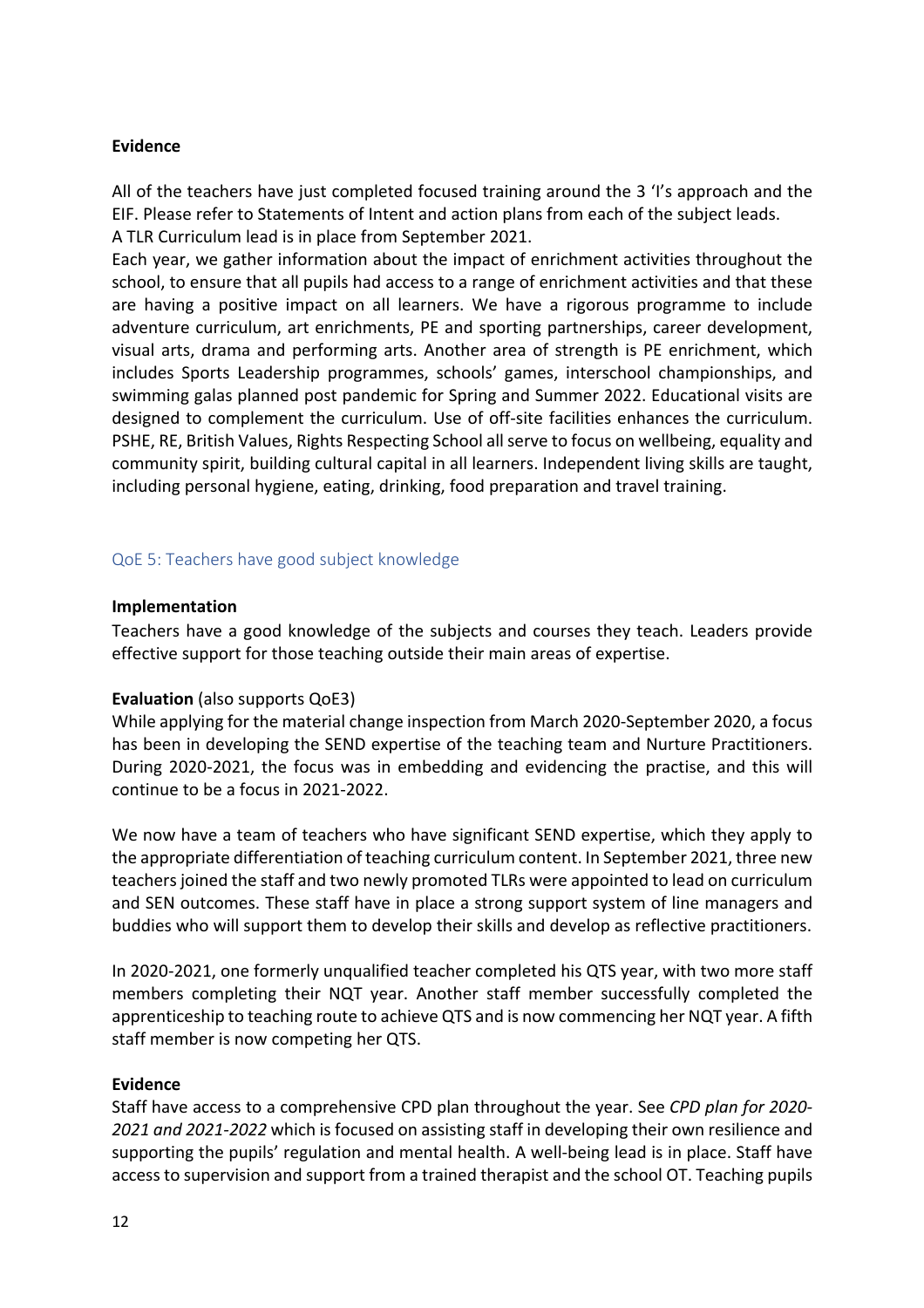with high level sensory and regulation needs is the subject of sharing good practice. Social Communication strategies are in place. The focus this autumn term is for subject leads to review curricula considering the new Ofsted Framework of *Intent, Implementation and Impact* as part of a whole school review of the curriculum.

# QoE 6: Quality Teaching

### **Implementation**

Teachers present subject matter clearly, promoting appropriate discussion about the subject matter being taught. They check pupils' understanding systematically, identify misconceptions accurately and provide clear, direct feedback. In so doing they respond and adapt their teaching as necessary without unnecessarily elaborate or individualised approaches.

### **Evaluation**

Marking and feedback policies for both KS2 and secondary are reviewed to ensure that teachers are providing useful feedback and identifying next steps. Pupil progress and evidence of learning are routinely reviewed and there are moderation activities to check the rigour of assessment.

### **Evidence**

Regular review of planning, assessment and work samples is carried out by SLT and the seconded lead for AFL. The action plan for AFL is in place and recognises that this is not yet fully in place. These reviews confirm that the marking and feedback policy whilst being applied needs further rigour. Next steps are consistently followed up by teachers.

# QoE 7: Long Term Impact of Teaching

#### **Implementation**

Over the course of study, teaching is designed to help pupils to remember long term the content they have been taught and to integrate new knowledge into larger ideas.

# **Evaluation**

Strategies of over-teaching are used to ensure acquired skills and knowledge are fully embedded and generalised. However, for those Year 7 pupils transitioning into school after the summer term 2020 we adopted the Recovery Curriculum to support pupils to transition successfully back into full attendance. Blended learning will continue to be offered for those pupils who need a more bespoke approach. Pupils who have regressed will be gently and systematically supported to regain their skills and knowledge.

# **Evidence**

Lesson observations show that pupil learning is based on accumulated learning and that previously acquired skills and knowledge are reinforced and practised to ensure they are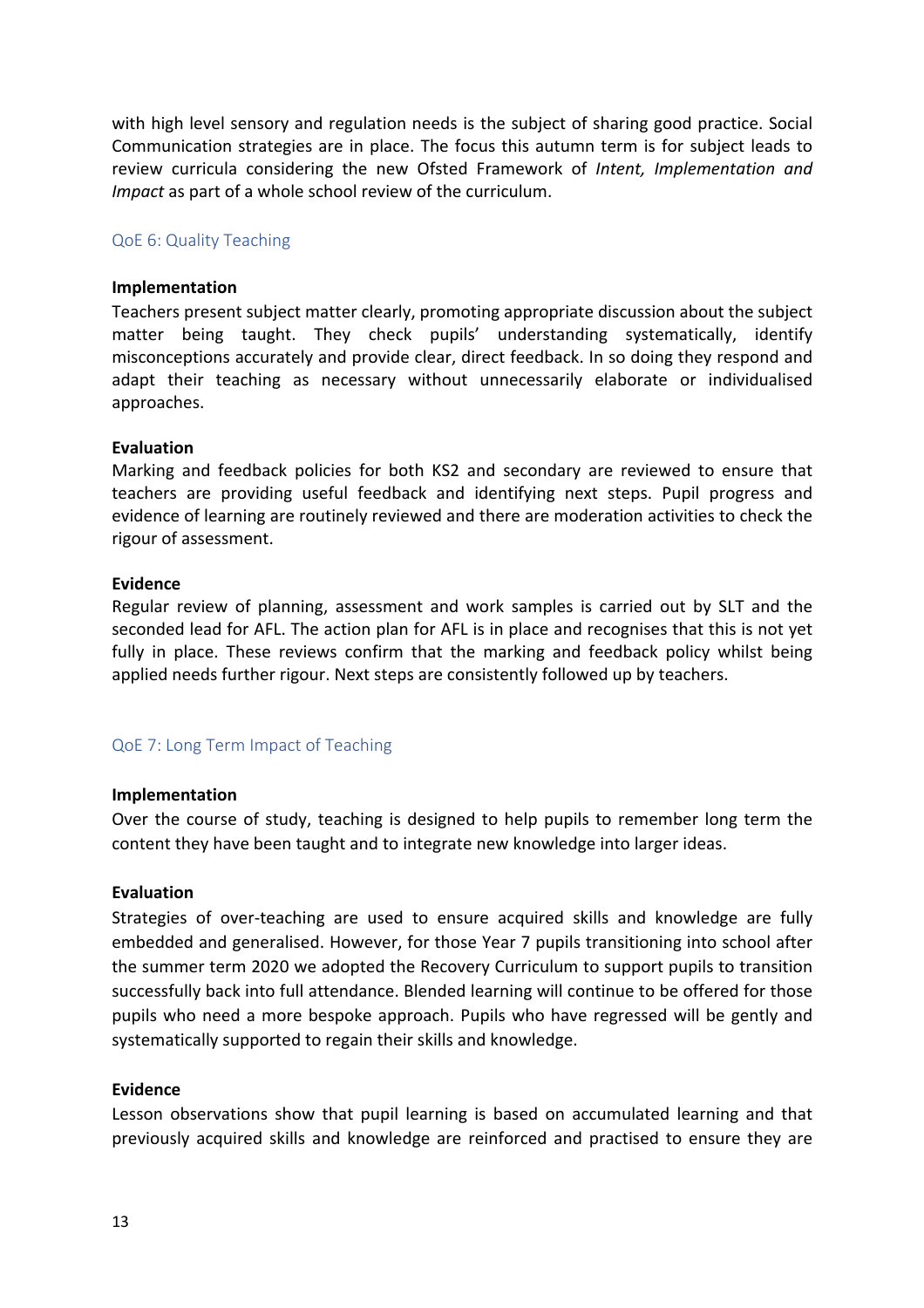maintained. Annual Baselining reveals any incidents of pupils not retaining prior learning so that this can be addressed.

## QoE 8: Assessment for Learning

#### **Implementation**

Teachers and leaders use assessment well, for example to help pupils embed and use knowledge fluently, or to check understanding and inform teaching. Leaders understand the limitations of assessment and do not use it a way that creates unnecessary burdens on staff or pupils.

### **Evaluation**

The school have revised the Assessment for Learning Policy and practise and an action plan is now in place. There are examples where assessment is rigorous and based on real evidence, but this needs further work to be embedded. Decisions are moderated, are consistent and fair. A variety of assessment methods are used. The Marking and Assessment Policy has been reviewed, and teachers are being supported with the implementation of this. Pupils are informed how well they are doing and what they need to do to improve. They are also actively involved in their own pupil led assessment. This needs further work to embed.

#### **Evidence**

Lesson observations show that teachers are using appropriate questioning styles to confirm and clarify pupil understanding. This is a strength. However, we need to further embed and widen our assessment strategies.

#### QoE 9: Learning environment

#### **Implementation**

Teachers create an environment that focuses on pupils.

#### **Evaluation**

Active learning is encouraged as is cross curricular. The textbooks and differentiated teaching materials that teachers select reflect this. Learning spaces at Magdalen Court School embrace a nurture approach. Strategies and interventions to address the primary barriers to learning (social communication and sensory regulation) are personalised, reviewed and rigorously implemented, in order to ensure consistent access to learning.

### **Evidence**

Classrooms are set up to be engaging learning spaces while still minimising external distractions. Work has been carried out following an environmental audit in Summer 2020 to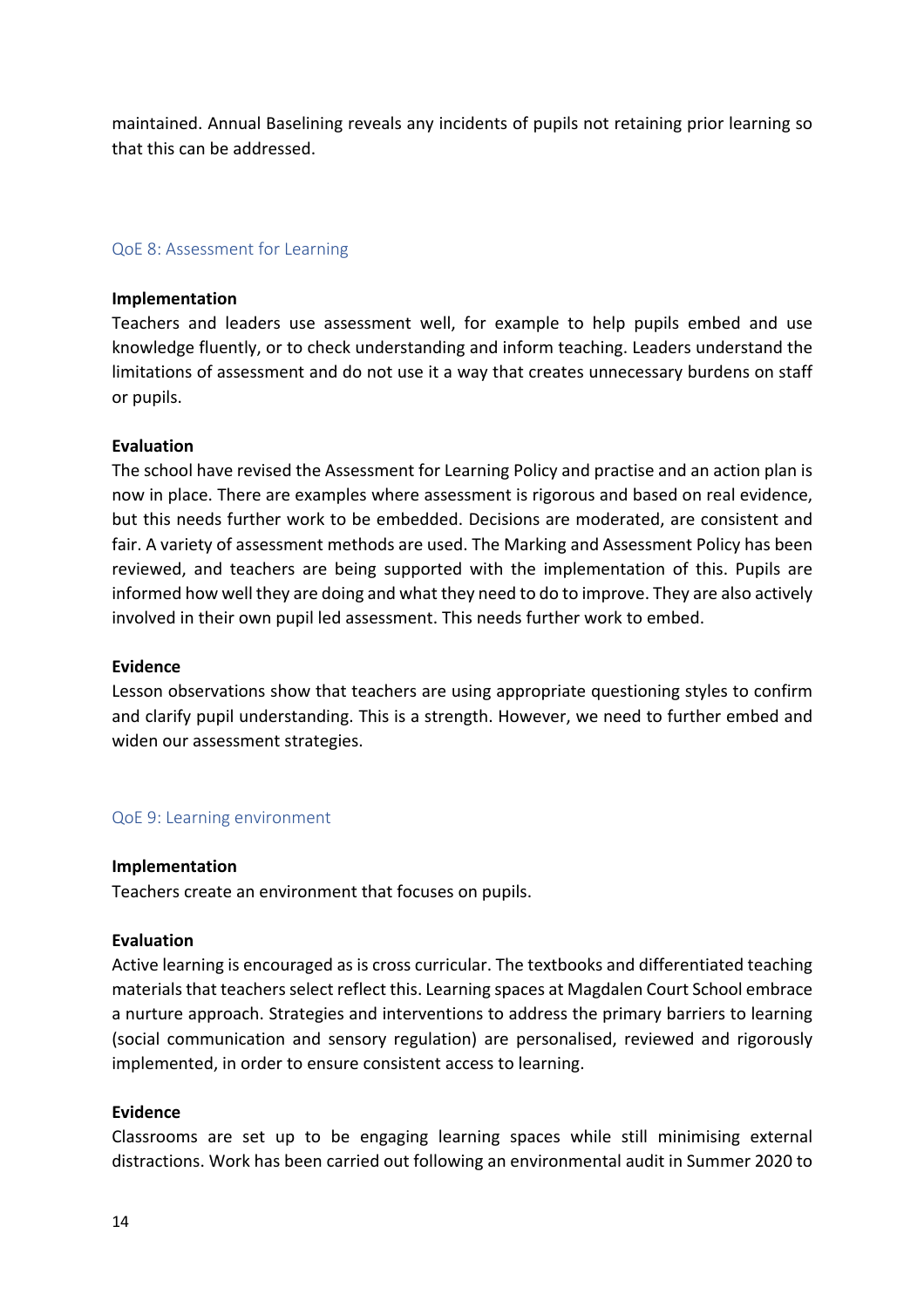ensure learning environments are conducive to learning. The Outdoor Adventure curriculum is a significant point of difference at the school with a dedicated forest school site with a wide range of activities in place throughout the school year. Outdoor learning spaces to include a Regulating Garden will be part of the next 3-year strategic development plan to support the schools ambition to be a Regulating School.

# QoE 10: Stretching and Challenging Students

## **Implementation**

The work given to pupils is demanding and matches the aims of the curriculum being coherently planned and sequenced towards cumulatively sufficient knowledge.

### **Evaluation**

Pupils are consistently challenged to do their best and to build on previous learning Their progress towards shared goals is reviewed at the termly meetings with parents. Progress towards EHCP targets are assessed annually at the EHCP Review and IEPS are reviewed termly with parents.

### **Evidence**

IEP evidence. Pupil progress is tracked and monitored by SLT and the TLR lead for Outcomes. Pupil progress is moderated within the Key Stage at both school level. Moderation will also take place through regional maths and Literacy groups.

# QoE 11: Prioritising reading

#### **Implementation**

Reading is prioritised to allow pupils to access the full curriculum offer.

#### **Evaluation**

Reading is taught systematically. Reading is inherently linked to communication.

#### **Evidence**

Phonics is taught systematically throughout KS2. We are seeing improved results. Reading is taught systematically, and graded reading schemes are in use. Parents are encouraged to support their children with home reading. We are seeing improvement in KS Literacy assessments. STAR reader. Reading is widely encouraged across a variety of genres and is celebrated during Book Week. We have developed our library resources to include more fiction-based books.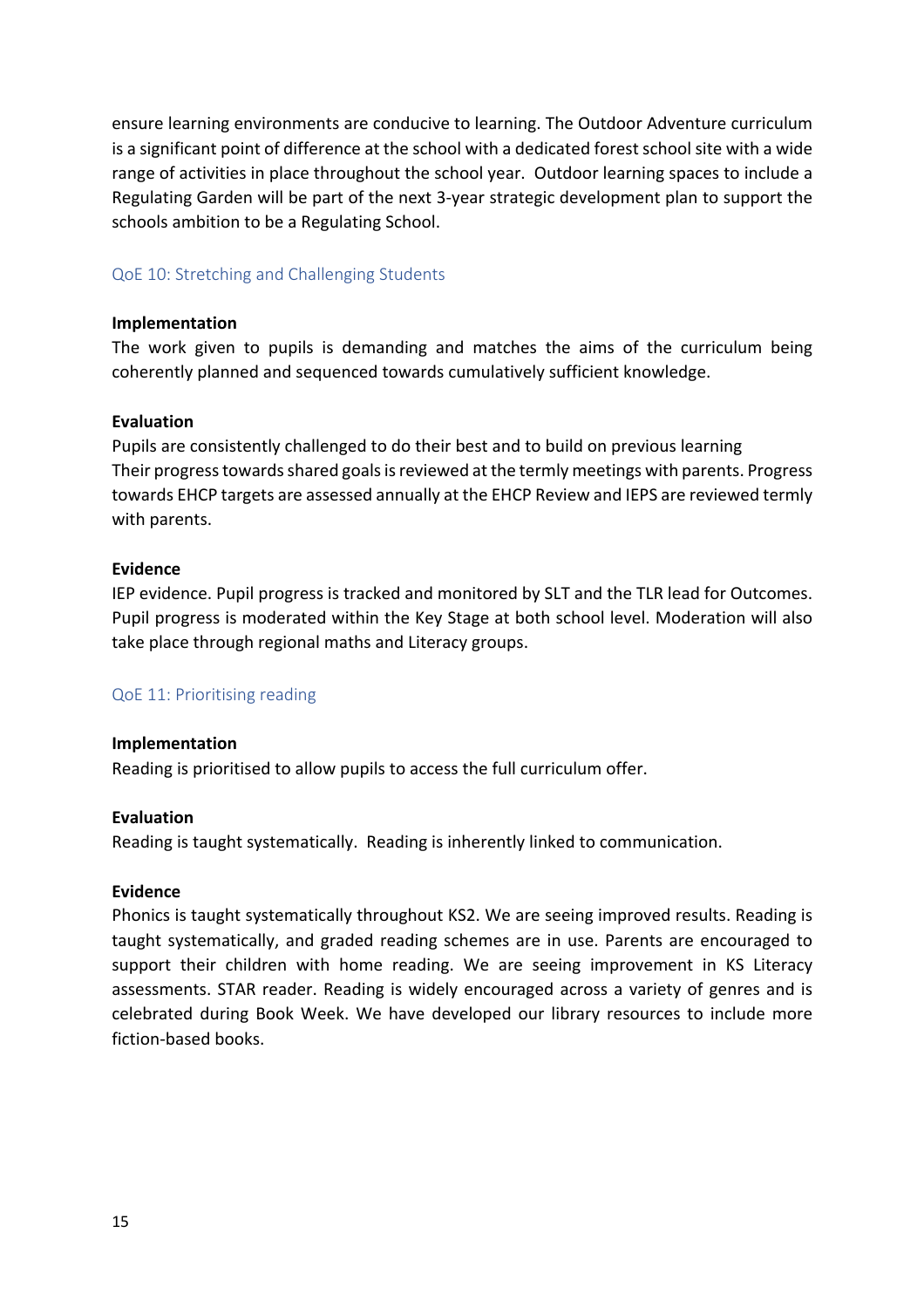# QoE 12: Improving phonics knowledge

# **Implementation**

The sharp focus on ensuring that pupils gain phonics knowledge and language comprehension necessary to read, and the skills to communicate, gives them the foundations for future learning.

It is recognised that good phonics knowledge is the foundation to ensure pupils make progress in both reading and spelling. Most of pupils at MCS for various reasons, have found the traditional methods used to teach phonics knowledge, for example Letters and Sounds to be of limited benefit to them. It has been decided to introduce a systematic synthetic phonic programme called **Sounds Write .** This programme is validated by the DfE and is being used to further improve both reading and spelling. It is complemented by a games approach to consolidate learning. **TRUGS** (Teach Reading Using Game) produced by a Reads Successfully forms a large part of this overlearning, along with other word games. All LSA's have received training with this in a rolling programme so they can support the teacher's and pupils.

Accelerated Reader (AR) is being used to encourage pupils to practise reading and also ensure they are reading books at the correct level of difficulty. Staff are able to use AR as a means of measuring progress and early intervention can then be put in place if progress levels drop for a particular pupil. To foster and interest in using the written word for gaining information and as enjoyment, pupils are encouraged to choose a book for interest. This book is called a **shared book** and can be taken home and shared with parents who are encouraged to both read to their child whilst they follow the text discussing the story line and generally enjoying the written word together.

# **Evaluation**

Communication underpins all learning at Magdalen Court School. Pupils' communication and interaction challenges are identified and resolved effectively. Pupils can develop communication skills in educational and social contexts. Pupils are more able to self-advocate, manage their health and emotional well-being.

Sounds Write is now established within the intervention teaching team as the approach to help pupils with their reading and spelling. Regular feedback is given by the interventions teachers to both class teachers and LSAs so that interventions are supported by what is taught and learnt within1 to 1 work. For example, a pupil learning a particular phoneme would be given spellings in class relating to their phoneme and have their work marked in line with that phenome. TRUGS allows previous knowledge to be revisited in a fun way and most LSAs have as indicated above been trained to use TRUGS and they are becoming more established in the classroom. One interventions teachers is an established Sounds Write teacher and another will have completed the four day intensive training course by the end of November 2021. The KS3 lead for Literacy and KS2 teacher will complete the same training by early 2022. They are also the Reading Champion for the school.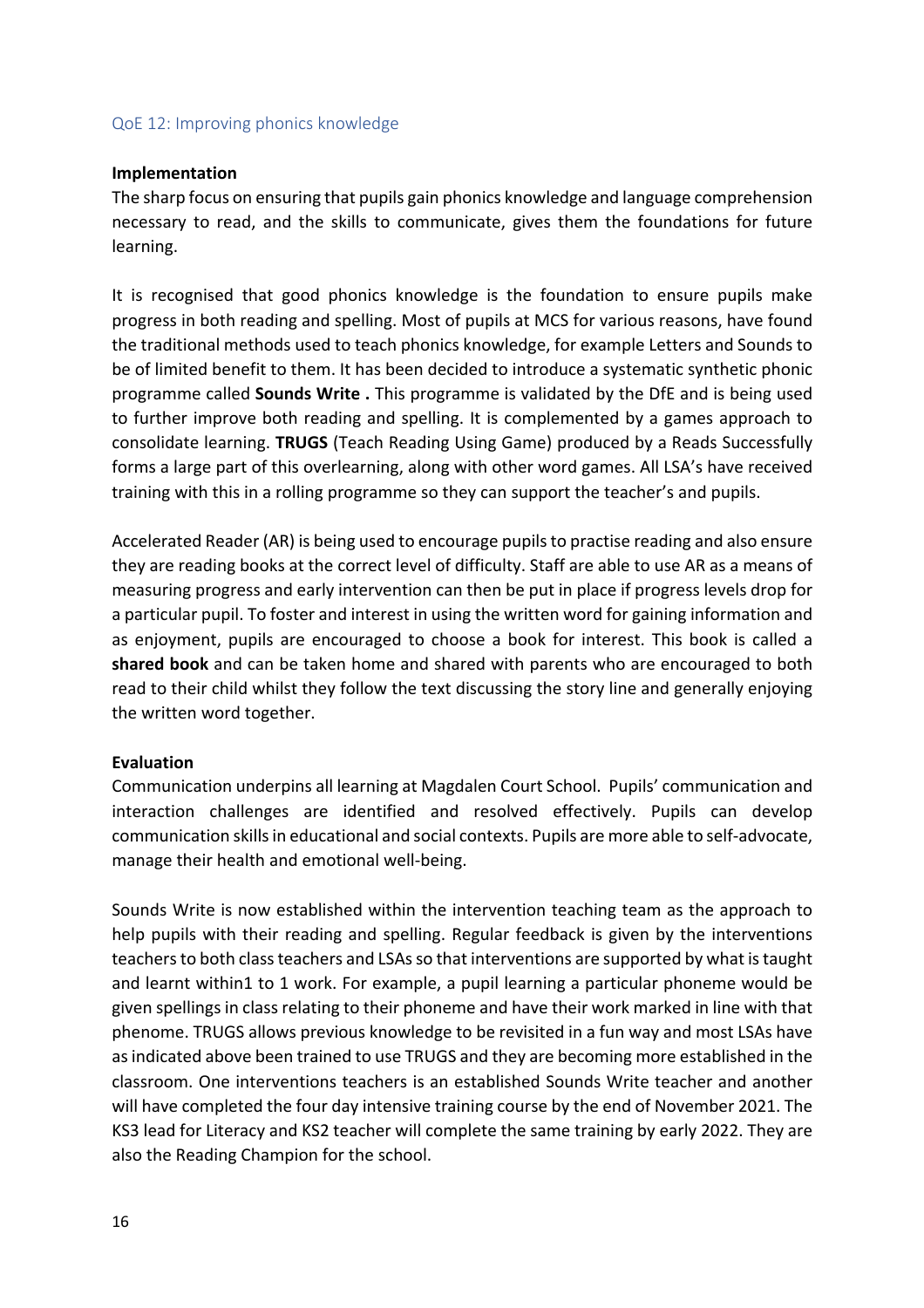# **Evidence**

All interventions are tracked, and outcome assessment data collected. Signs show that pupils are making greater progress and are more engaged with both reading and spelling. In Y7 TRUGS has really inspired some of the more reluctant readers to engage. Through playing games they are reading many words without even realising it.

# QoE 13: Children make progress

# **Implementation**

Pupils develop detailed knowledge and skills across the curriculum and, as a result, achieve well. This is reflected in results from national tests, which meet government expectations.

# **Evaluation**

Pupils make continuous progress through the National Curriculum. They achieve their shared goals and EHCP Outcomes.

# **Evidence**

Primary aged learners complete the Pre-Key Stage Assessments if relevant. Those pupils who are able, complete Phonics Screening tests and KS2 Standardised Assessments, JSL and GCSE examinations. All pupils, irrespective of their starting points and the nature of their curriculum are assessed continuously so that their progress can be evidenced, tracked, and celebrated.

# QoE 14: Skills for Life

# **Implementation**

Pupils are ready for the next stage of education. They have the knowledge and skills they need. Pupils with SEND achieve the best possible outcomes.

# **Evaluation**

Pupils are well equipped to transition from their former school and between KS2, Year 6 to Year 7, KS3 to 14-18 and KS4 to post-school.

Work experience was arranged for all Year 10, 11, 12 and 13 students. This goes beyond the statutory requirement of offering this to only Year 10 and 12 students. The challenge of conducting this during the COVID-19 pandemic was extremely challenging however students were offered opportunities at childcare settings, equestrian centres, accountants, construction companies and youth interventions teams. This was a mix of more traditional work experience, initial meetings with experts in those industries and Zoom calls. Going forward specialist assemblies have been arranged with local industry professionals to inform students about technical education and apprenticeships in their relevant industry as well as school trips to enable students to experience first hand particular industries.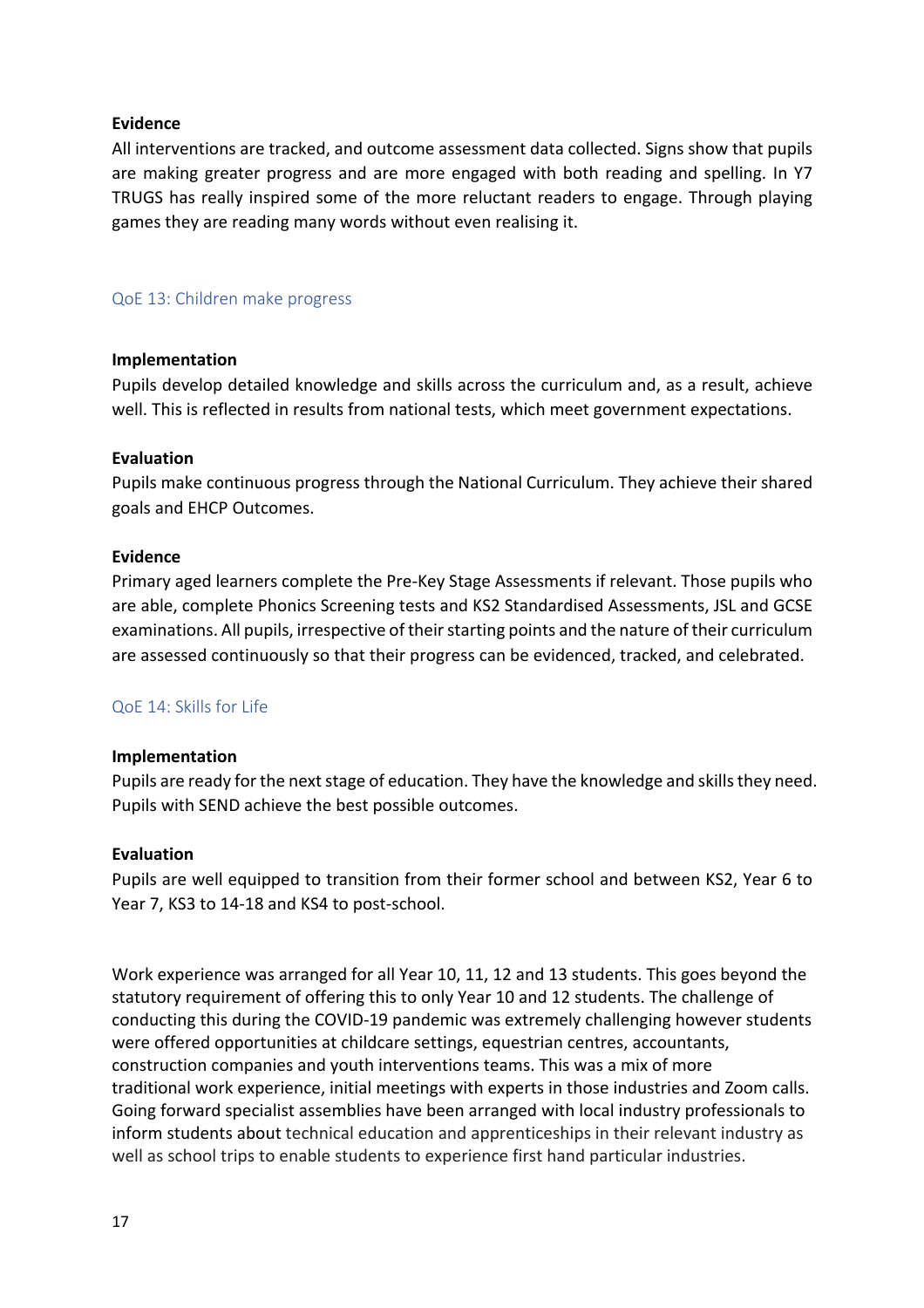Careers lessons also form an important part of the schools careers provision and lessons support students in understanding and embracing the challenges ahead of them after school by allowing them to learn about interview techniques, how to make applications for a full range of academic and technical courses and how to present yourself to prospective employers and further education establishments.

On site visits from specialists in a variety of different industries were also set up to include in the Summer Term and a drop down day with the army engagement team gave our students a greater understanding of who they are, what they do and how they contribute to society. This was part of the whole school's careers provision. In order for our students to build those vital skills for life they had the opportunity to learn first hand about different career paths. The army delivered this through various fun, practical activities which aimed to develop communication skills, foster teamwork and grow self-confidence for our students. Every student in the school was offered the opportunity to take part as well given the opportunity to ask questions.

As part of the Careers programme we have a strong link with external agencies including Careers South West (CSW) who have successfully provided independent and impartial information, advice, guidance and practical help for our students guiding them to apply or to consider relevant courses. The Careers Lead meets termly with a CSW advisor to review students careers opportunities and the advisor also contributes to the EHCP annual review process.

The school has also strengthened their connections with further education providers and copies of prospectus can be found in the newly established Careers Resource Centre, which is managed by the Careers Lead. The Resource Centre is based in the school library and is readily available to all students at lunch and break times as well as hosting careers meetings with relevant parties.

#### **Evidence**

Teachers' knowledge of each pupil is strong, to facilitate smooth transition between phases. Transition activities and days are well planned to enable pupils to get used to their new environment prior to moving there. In 2020, owing to the Coronavirus Pandemic, many transition activities were re-scheduled carried out "virtually" for pupils new to the school. The Nurture practitioner leads play a key role in supporting those pupils who are not academically resilient and able to consistently engage in learning in the classroom. Adult outcomes are included in EHCP planning from the beginning of KS4 to facilitate post-school transition. The Independent Careers Advisor is involved from year 9. Families are supported through the process of applying for places and viewing suitable provisions through individual support. Pupils' confidence and self-esteem are developed through the Outdoor Adventure Curriculum, Drama, Sports Leadership and through opportunities to participate in the School Council.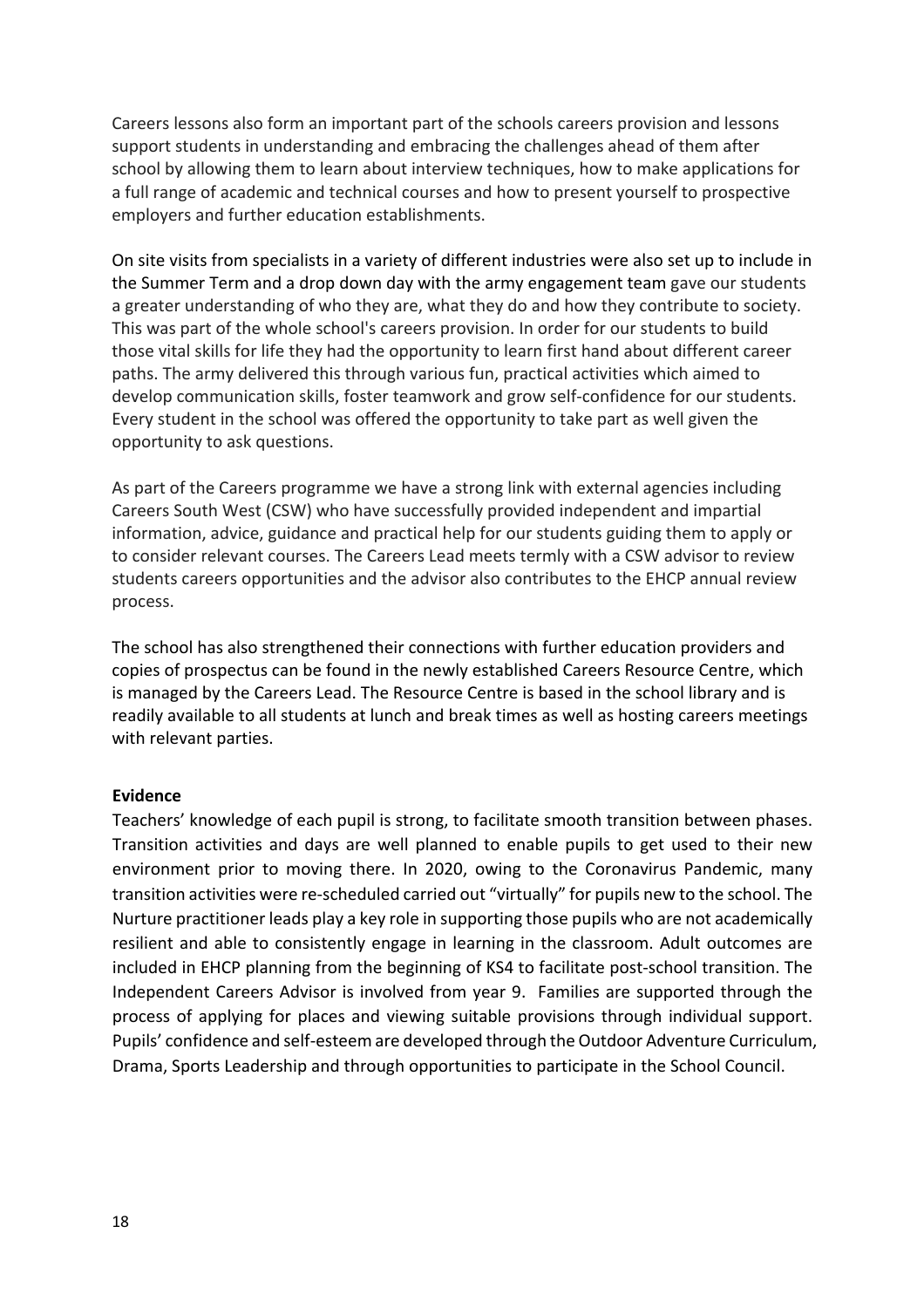# QoE 15: Producing quality work

# **Impact**

Pupils' work across the curriculum is of good quality.

# **Evaluation**

Work Review and Planning review by SLT reveal any anomalies between pupil progress in Core Subjects and their progress in Foundation Subjects. Where this is identified, pupils are reassessed, and teaching/learning strategies reviewed to ensure consistent success across the curriculum.

# **Evidence**

- Scholar pack
- Work samples
- Feedback from Intervention Specialists
- Moderation samples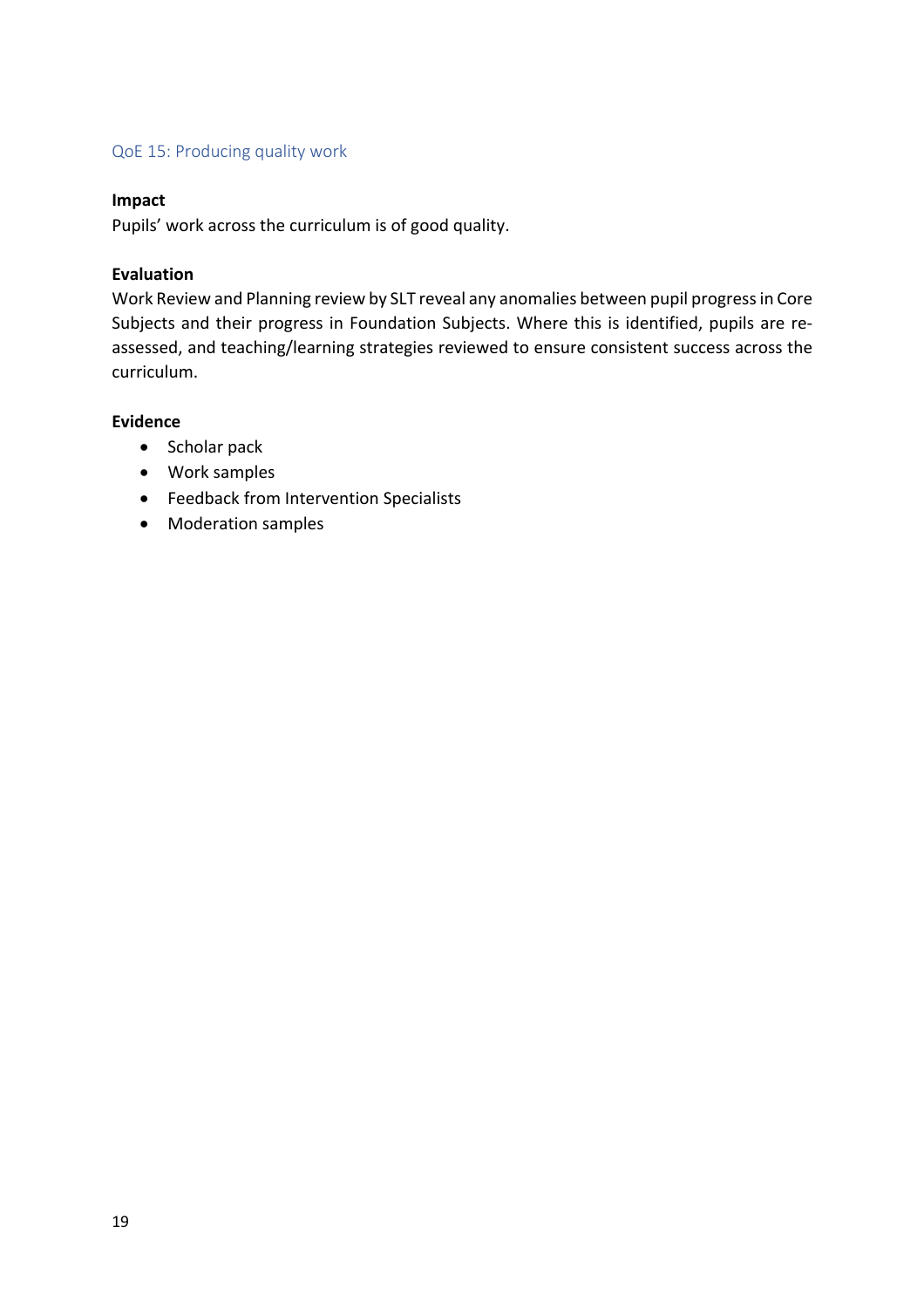## Section 3: The behaviour and attitudes (B&A) of pupils at the school are Good

In making this judgement Leaders have considered the extent to which the extent to which pupils' mental health and wellbeing is supported. There are few exclusions for misbehaviour, positive behaviour support strategies are embedded with a relational support focus and pupils feel safe at school and free from bullying. The atmosphere within the school community is characterised by dignity and respect.

### B&A 1: High expectations

### **Implementation**

The school has high expectations for pupils' behaviour and conduct. These expectations are commonly understood and applied consistently and fairly. Staff make sure that pupils relational support plans are implemented consistently.

### **Evaluation**

Teachers and support staff interpret behaviour as communication and respond accordingly to individual needs. Staff are well supported to implement BSP behaviour support plans. Positive behaviour is consistently modified. Pupils understand and abide by the Code of Conduct which was devised by them and the Student Council in 2020-2021 and the personalised approach to Rewards and Consequences. Restorative approaches are used as appropriate.

#### **Evidence**

MDT meetings, school have introduced complex case reviews with SALT, OT, Relational support and Nurture Leads and teacher/LSA of pupil present. These form part of fortnightly meetings. There are regular meeting with the Headteacher, and the two relational support leads. Incidents are recorded to include debriefs and actions. These are monitored and forensically analysed, reviewed to reinform intervention strategies. Very close working with parents and staff and outside agencies as necessary are in place for the more complex cases. BSP support plans are in place with pupil and parents contributing and shared across the school, so all staff have knowledge of strengths and triggers, which impact on the pupils presentation in order to proactively address.

All staff are trained in strategies to support positive behaviour with an emphasis on relational practise, clear expectations, consistent routines, and a full holistic understand of the individual needs of the pupil in particular social communication, and sensory needs/interventions addressed with a bespoke and personalised approach. Staff are taught about attachment theory and the behavioural aspects of various disabilities. Attachment Based mentoring will be delivered to the whole school across 3 INSET days within this academic year. The school have their own SALT and OT who support staff CPD on focused themes and presentations. Where needed we contract with relevant professionals such as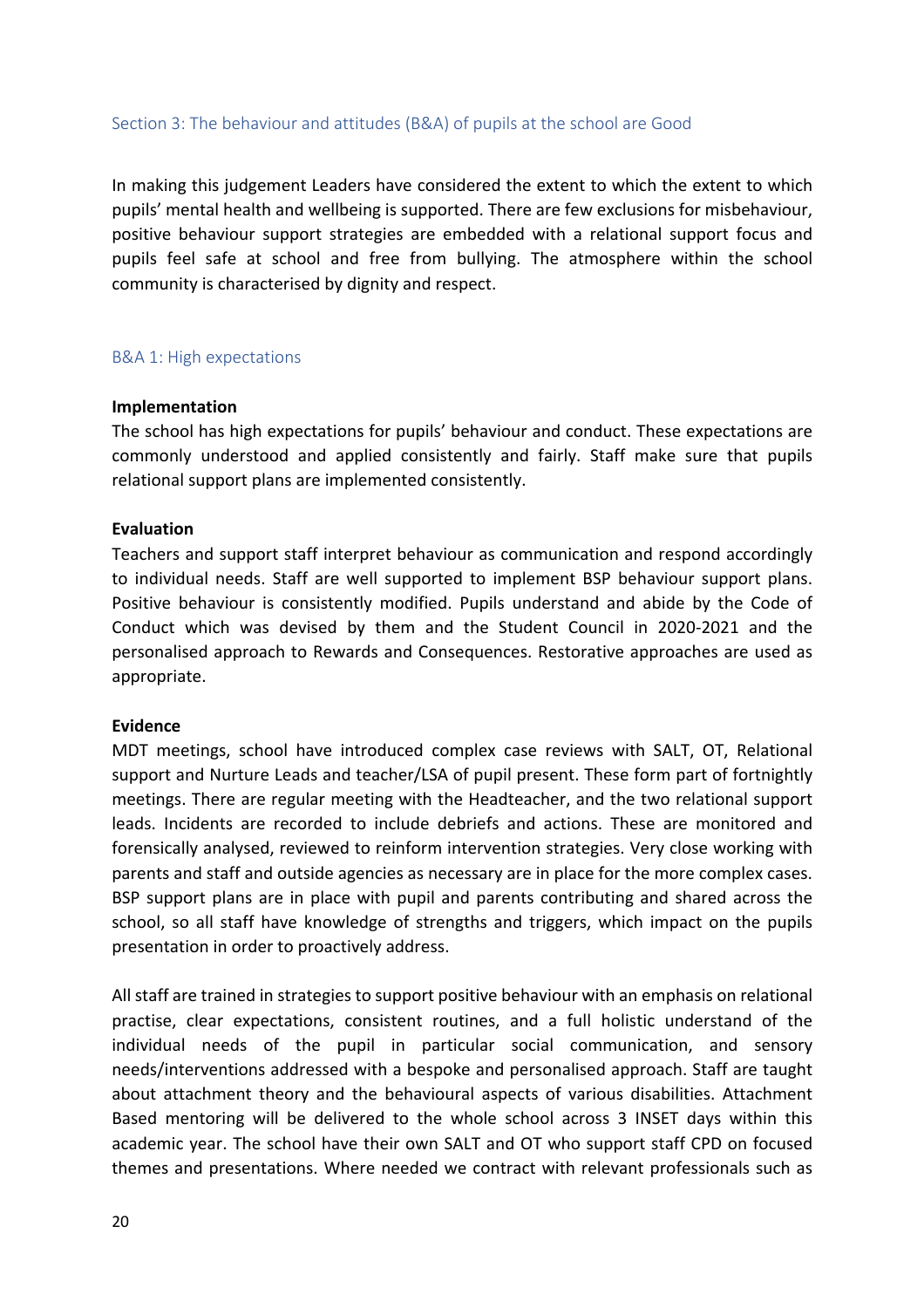the Communications and Interactions team to work with, assess and advise on supporting pupils who exhibit behaviours that significantly challenge. This is carried out in collaboration with parents and carers.

# B&A 2: Zero tolerance to bullying

## **Implementation**

Leaders, staff, and pupils create a positive environment in which bullying is not tolerated. If bullying, aggression, discrimination, and derogatory language occur, they are dealt with quickly and effectively and not allowed to spread.

# **Evaluation**

Bullying is quickly identified and is not tolerated. Pupils subject to bullying are supported, with well thought out interventions and those who engage in bullying behaviour are supported to identify why they behave in this way and learn how to stop.

# **Evidence**

Teachers, Nurture Practitioners, and support staff know their pupils well and identify potential bullying before it begins. Parents are contacted in the event of bullying and work together with school staff to develop supportive strategies to eradicate bullying. In teaching RRS, RE, PSHE and British Values the impact of respectful interpersonal relationship is taught. Themed assemblies take place and anti-bullying week, weekly nominations for Kindness and Code of Conduct are shared daily with pupils. Code of Conduct is collaboratively developed and consistently implemented. Pupils are helped to understand the consequence of their actions.

The Relational Support leads and Nurture Practitioners work closely with pupils to remove bullying behaviours. Pupils are taught about positive human relationships, equality, rights, and Kindness. eSafety is taught to guard against cyberbullying.

# B&A 3: Pupils' attitudes to their education are positive

#### **Implementation**

Pupils are committed to their learning, know how to study effectively, are resilient to setbacks and take pride in their achievements.

# **Evaluation**

Pupils are encouraged to focus on their learning and to give their best. Their achievements are celebrated.

## **Evidence**

Pupils report that they enjoy attending school and learning. **Quotes ….** Feel safe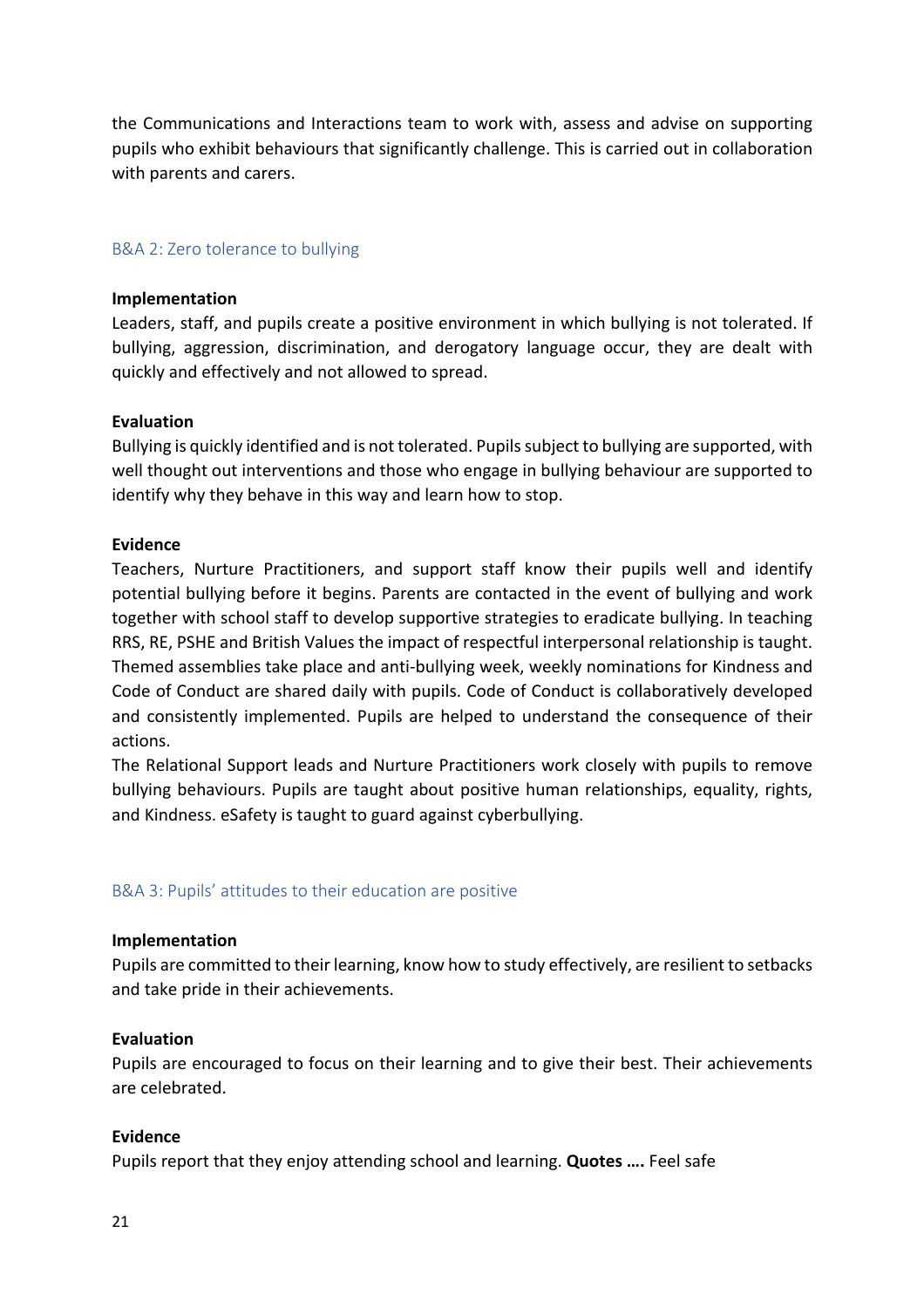Pupil achievement is celebrated in the classroom, learning environment, at weekly wholes school achievement assemblies and end of year. Pupils academic and emotional resilience is strong, and pupils persist with the challenges presented by their barriers to learning to achieve their potential. Pupils work together in group learning as well as individual endeavour.

## B&A 4: Pupils have good attendance

#### **Implementation**

Pupils have good attendance, come to school on time and are punctual to lessons, and learning opportunities. When this is not the case the school takes appropriate, swift and effective action working closely with the parents and carers.

### **Evaluation**

Pupil attendance can be impacted by anxieties for this cohort of pupils. With many having been out of school for several months and often more than an academic year. Transition planning for pupils new to the school is highly personalised and planned meticulously.

During the Academic year 2020-2021 the Coronavirus Pandemic did not negatively impact on attendance with the school only needing to close for one day. From January 2021 the school implemented a comprehensive testing regime for pupils and staff. Given the nature of the pupils needs with many having a diagnosis of autism the school, worked effectively to alleviate anxieties around this for a majority of the pupils who were able to manage the test and feel safe in school. For those small percentage of pupils who due to health or significant anxiety couldn't attend school the school was quick to respond with provision of home packs, online learning and virtual learning, Teachers remained in at least weekly contact with families with Nurture Practitioners playing a key role.

# **Evidence**

Comprehensive transition plans are in place prior to commencing the school and for transition within the school for those pupils struggling with engaging. Close working with parents and carers by teachers and nurture practitioners and the MDT team.

B&A 5: Fixed term exclusions are used appropriately

#### **Implementation**

The school re-integrates excluded pupils on their return and manages their behaviour effectively.

# **Evaluation**

Exclusions are rare.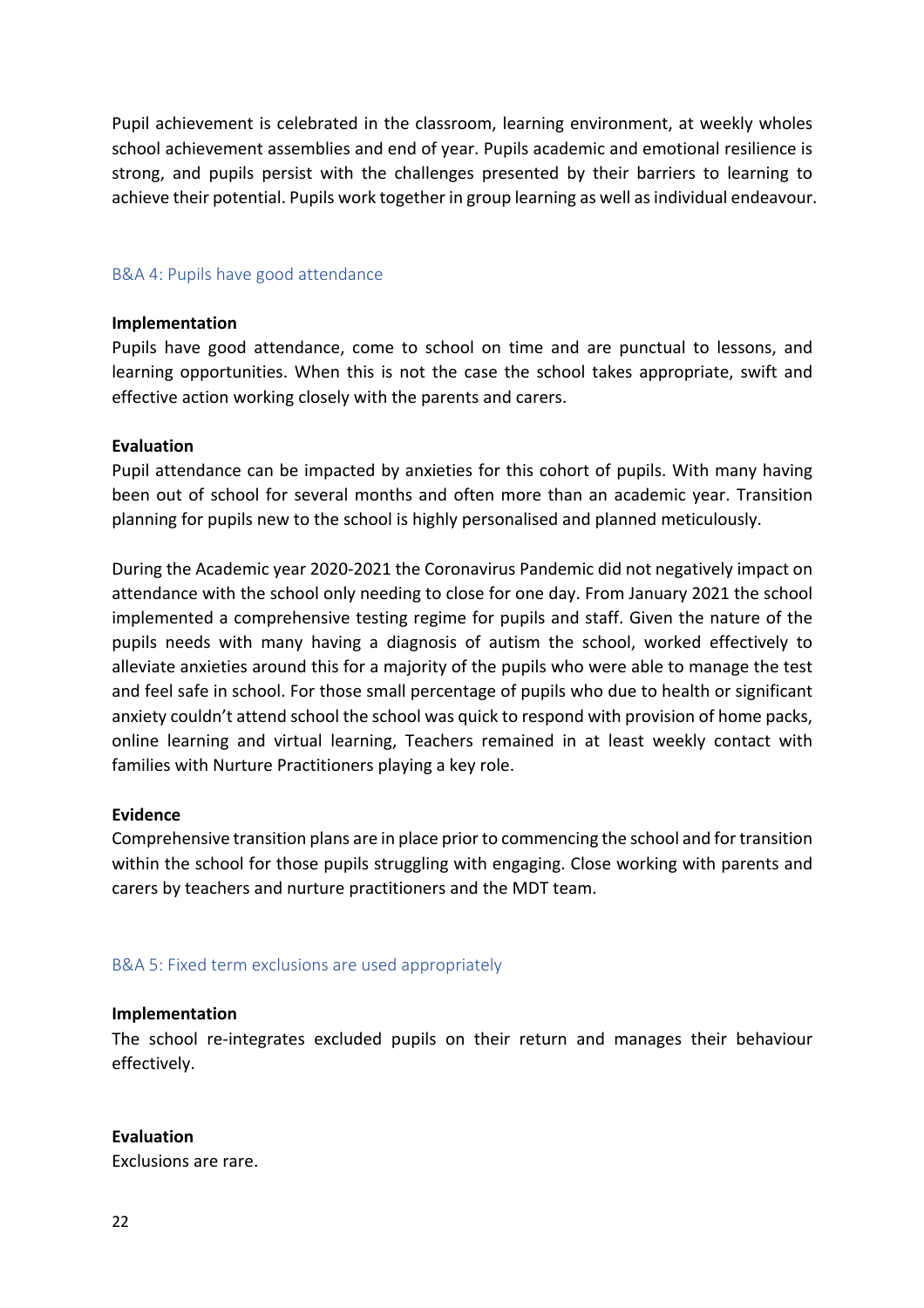# **Evidence**

We work proactively and extensively with pupils and families to address behaviours that might otherwise result in exclusion. In one case throughout 2020-2021 the school has liaised closely with the family, SEMH lead teacher for Babcock, therapist /sensory to support the continued attendance.

Staff understand that many aggressive behaviours are not deliberate and are part of the pupils' special needs and that they need to learn strategies to regulate their own distressed behaviour. Sensory overload and changed to routine are known to cause distress for some pupils. Staff are effective in implementing routines and supports to help pupils know and accept when those routines need to be changed and when there is a need to prioritise emotional resilience over academic. There is also strong support for managing the level of sensory input and ensuring interventions are proactively in place to ensure sensory regulation.

The behaviour policy has been updated to reflect the changing needs of the cohort and is focused on relational practise. The staff team are undergoing Attachment Based mentoring training in the current academic year, so they are better equipped to support this approach.

# B&A 6: Relationships among pupils and staff reflect a positive and respectful culture

# **Implementation**

Relationships among pupils and staff reflect a positive and respectful culture; pupils are safe, and they feel safe.

# **Evaluation**

Pupils are closely observed for signs of being left out, at risk or upset. Action is taken swiftly in such situations to identify the root cause and prevent any escalation of pupil safety and happiness. Should the use of social media cause distress among pupils, when this occurs, school staff work closely with pupils and their families to reinforce the necessity for kind and respectful behaviour both in person and via social media.

# **Evidence**

Pupils are aware of the rights of others. There is evidence of friendships and social contact carrying outside of school. Pupils are encouraged to be Kind, helpful and respectful always. Pupils have trusted adults to whom they can go if they feel unsafe (e.g Nurture team, class teacher, trusted LSA). Student Council allows a forum for pupil voice. Enrichment focused groups are in place. A Parent and Friends of Magdalen Court School group has been set up to organise a range of family activities throughout the year. There are a variety of motivational pair , team building activities across the curriculum ; Outdoor Adventure Curriculum, Drama and Performing Arts, Arts and PE.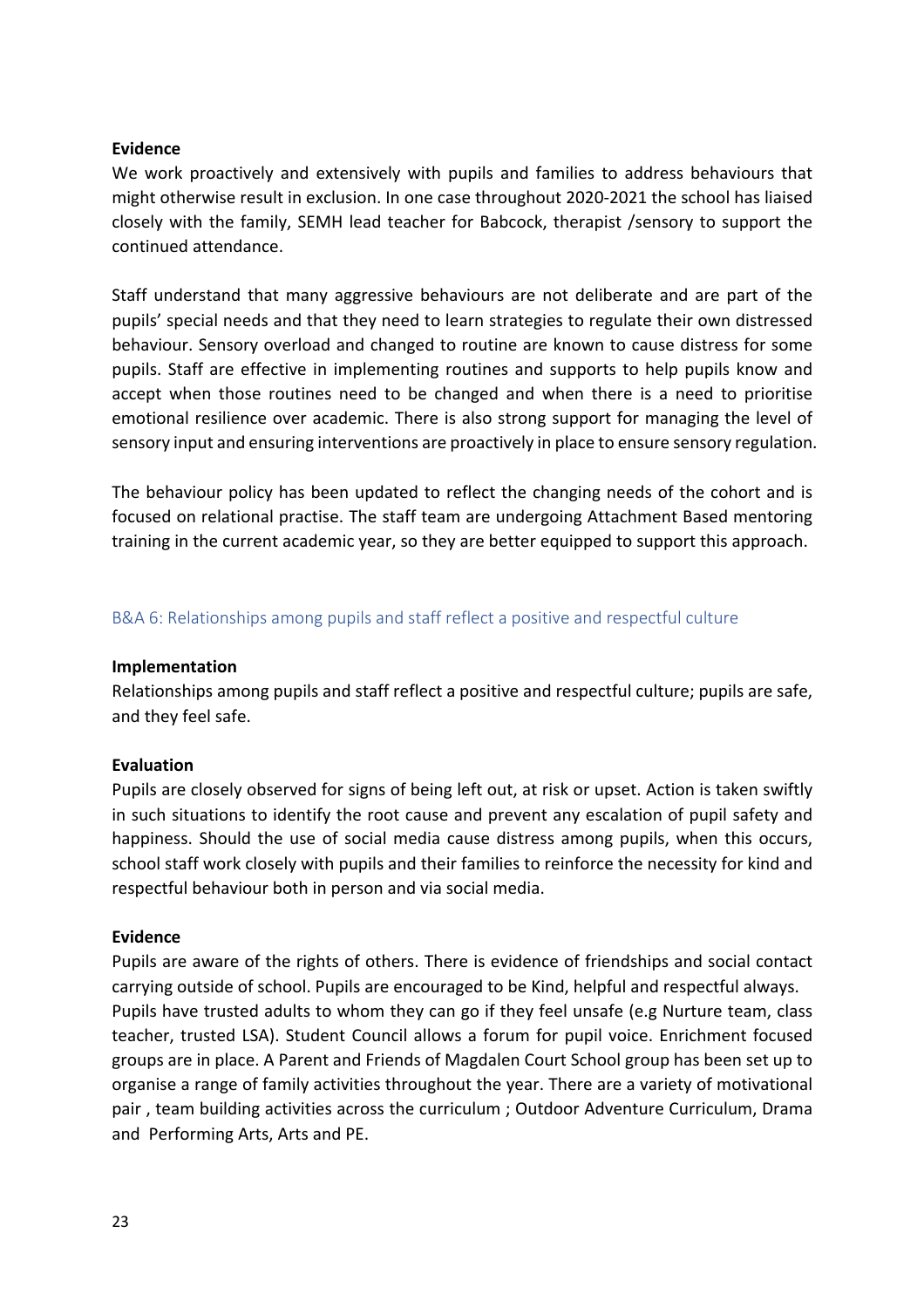# Section 4: The Personal development of pupils is Good with Outstanding features

In making this judgement Leaders have considered the extent to which the school experience for pupils is holistic and supports their overall health and wellbeing.

PD 1: The curriculum extends beyond the academic

# **Implementation**

The curriculum extends beyond their academic and provides for pupil' broader development. The school's work to enhance pupils' spiritual, moral, social, and cultural development is of high quality.

# **Evaluation**

The school's culture very strongly expects that all people in the school community treat each other with dignity and respect. The school is fully inclusive and encourages active participation by all. Social, Moral and Cultural education is embedded in all teaching and learning.

# **Evidence**

- Schools Mission, Vision, Values and Activities
- Cross Curricular teaching that promotes British Values, Human rights, Equality, Spiritual and Moral education, throughout the community and school community.
- Themed assemblies and weeks.
- DofE Accreditation and the John Muir award for KS2

# PD 2: Supporting pupils to be confident, resilient, and independent

#### **Implementation**

The curriculum and the school's effective wider work support pupils to be confident, resilient, and independent, and to develop a strength of character.

# **Evaluation**

Pupils are encouraged to be resilient and to develop confidence and positive self-image. They are taught to be compassionate and responsible citizens and to treat each other kindly.

# **Evidence**

• Ethos Statement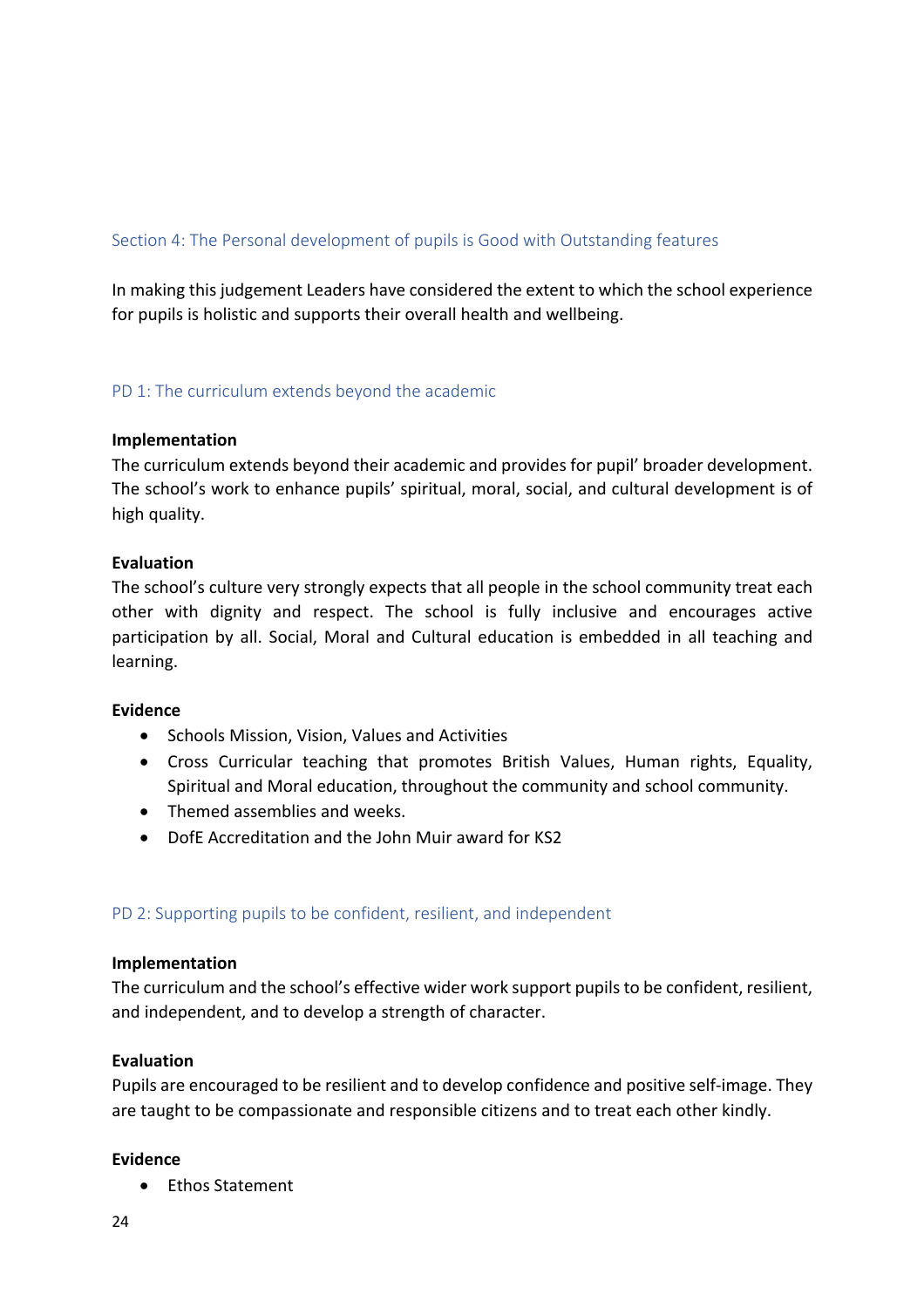- Kindness focuses in the weekly whole school assemblies
- Sports Leadership opportunities
- Student Leadership Opportunities
- Nurture support team

PD 3: High quality pastoral support

### **Implementation**

The school provides high quality pastoral support. Pupils know how to eat healthy, maintain an active lifestyle and keep physically and mentally healthy. They have an age-appropriate understanding of healthy relationships.

### **Evaluation**

Pupils are taught about healthy food choices. Pupils have opportunities to cook their own lunches and staff are sensitive to their individual diet choices and work closely with the pupil s and their families to support them and their sensory needs. Pupils are encouraged to be regularly active. The PE, Outdoor Adventure team and teachers implement regular movement breaks and in particular focus on those pupils who have specified interventions. Special activities include walking, swimming, athletics and outdoor challenges on a weekly basis. Pupils are taught relaxation, mindfulness, and self-regulation. The SRE curriculum teaches healthy relationships.

#### **Evidence**

Competitive school games – internally. Access to a rich and varied activity programme twice weekly across PE, and Outdoor Adventure to include, wild water swimming, walking, climbing, team working at the Forest school site, kayaking, canoeing, sailing, Duke of Edinburgh across the whole school, John Muir award for the younger pupils, orienteering and more. Sports Leaders programme in place. Healthy lifestyle choices are explicitly taught (diet and exercise). Mindfulness strategies are explicitly taught. A regulating gardens project is in place. Pupils are supported to develop trusting relationships with staff. Nurture Practitioners provide proactive pastoral care. We work closely with mental health providers and specialise mentoring support when needed eg SWIS and CAMHS.

# PD 4: Nurturing, developing, and stretching pupils' talents and interests

# **Implementation**

The school provides a wide range of opportunities to nurture, develop, and stretch pupils' talents and interests. Pupils respond well to these and make good use of them.

# **Evaluation**

The school community acknowledges that holistic education is essential. We focus on the wellbeing of all in the school community. We acknowledge each of these pupils anxieties and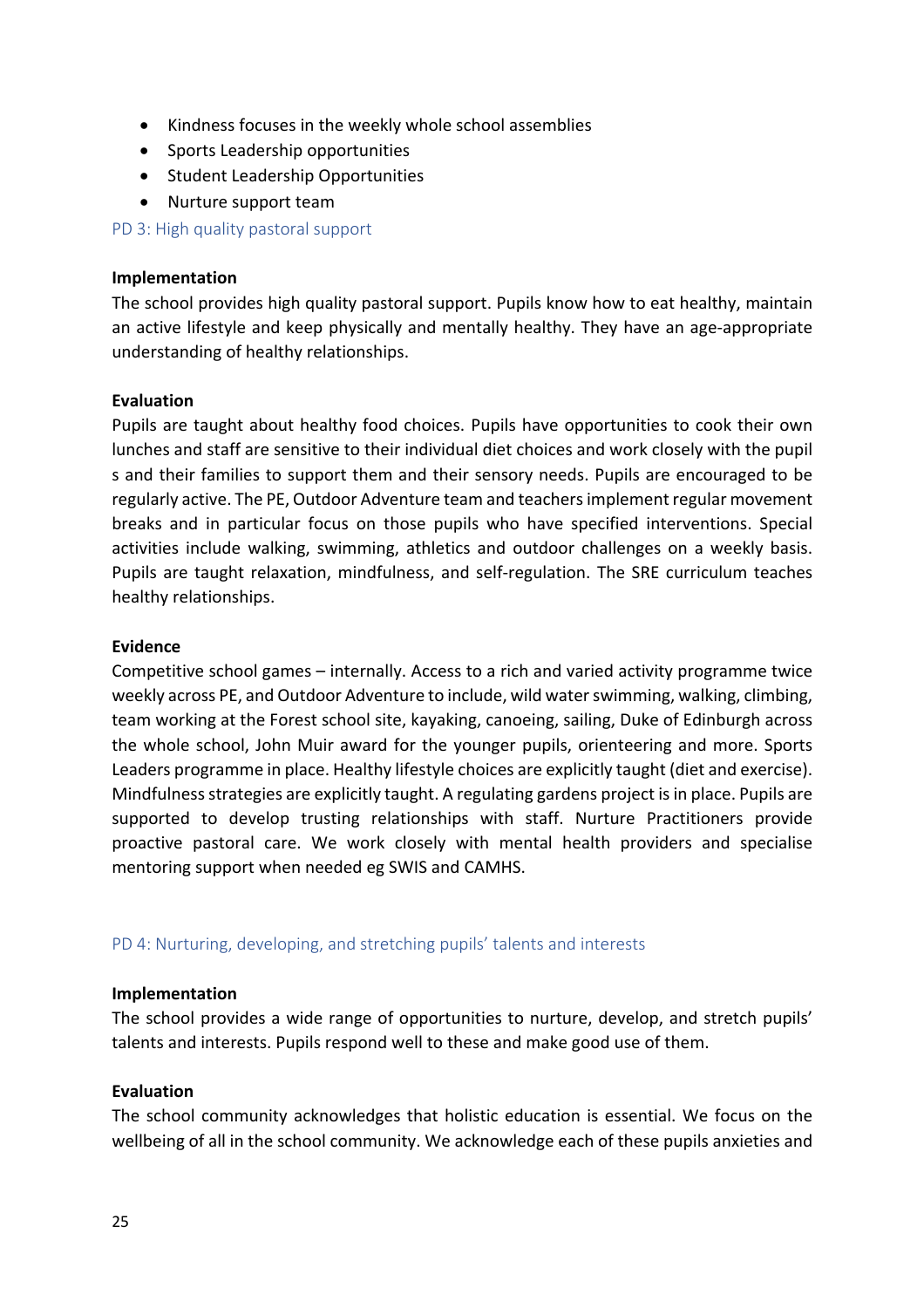need to trust those working with them and their peers. The Nurture ethos is embedded across the school

# **Evidence**

Nurture ethos and approach is strong and threaded throughout the school. Lunchtime activities. Joint Sports leaders award, Duke of Edinburgh- John Muir, Drama and performing arts offered across the school.

# PD 5: Promoting equality of opportunity and diversity

### **Implementation**

The school promotes equality of opportunity and diversity effectively. As a result, pupils understand, appreciate and respect difference in the world and its people, celebrating the things we share across cultural, religious ethnic and socio-economic communities.

# **Evaluation**

The school has a diverse population in terms of age, religion and belief, sexuality and so on. All are celebrated and none are discriminated against.

### **Evidence**

Accessibility audit and Equalities Policy Equality of Employment Inclusive Practices Celebration of diverse cultures and religious celebrations MFL studies include cultural knowledge Topics focuses on different cultures RE is respectful of different belief systems.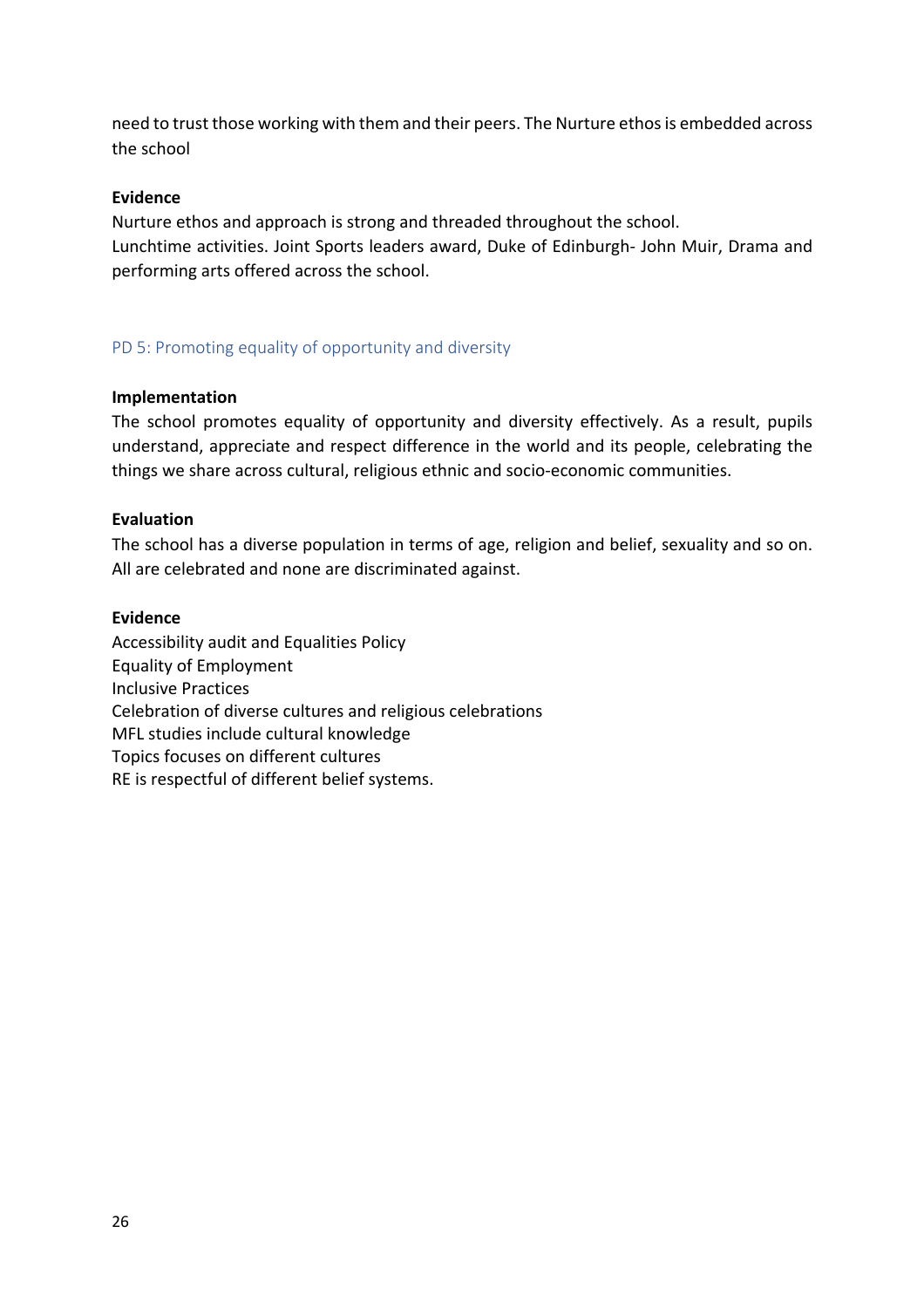# Section 5: Leadership and Management (L&M) is Good

In making this judgement Leaders have considered the extent to which leadership is distributed and encouraged at all levels, the SLT works co-operatively with the Trustees. The SEF informs the Strategic Plan and the annual School Development Plans. Leaders are focused on achieving outstanding holistic education for all pupils, effective support for families and a supportive work environment for staff. In terms of management, they are responsible in fulfilling all statutory requirements and managing public finances responsibly.

### L&M 1: Leaders have a clear and ambitious vision

#### **Implementation**

Leaders have a clear and ambitious vision for providing high quality, inclusive education to all pupils. This is realised through strong, shared values, policies, and practice.

#### **Evaluation**

The Strategic Vision is based on self-evaluation and translated into annual school development plans. The Board of Trustees in conjunction with the Headteacher have acted on the recommendations from the previous Ofsted Inspection in 2019 and the Action Plan (March 2019) to become a Specialist Setting. This was formalised in November 2020. This has been navigated and achieved during a period of rapid change and against the backdrop of Covid 19.

#### **Evidence**

The statement of Mission, Vision, Values and Ethos is clearly stated and understood by all. The current school development plan to the end of the Autumn term 2021 has been reviewed and will inform the 3-year strategic plan  $2021 - 2024$ . The plan will inform the next cycle of the school development plan. The Trustees and SLT have a strong shared vision. The recent material change Ofsted Inspection report. The Proprietor meets regularly with the Headteacher and SLT. The Headteacher is a Trustee of the Parent and Friends of Magdalen Court School.

#### L&M 2: Leaders focus on improving teachers' subject, pedagogical and content knowledge

#### **Implementation**

Leaders focus on improving teachers' subject, pedagogical and content knowledge in order to enhance the teaching of the curriculum and the appropriate use of assessment. The practice and subject knowledge of staff, build and improve over time. The school have commenced a focused whole school CPD around middle leadership and developing the curriculum as part of the school improvement journey.

#### **Evaluation**

All staff are supported to pursue continuous professional development and to develop their pedagogical knowledge. The CPD programme is determined annually, based on feedback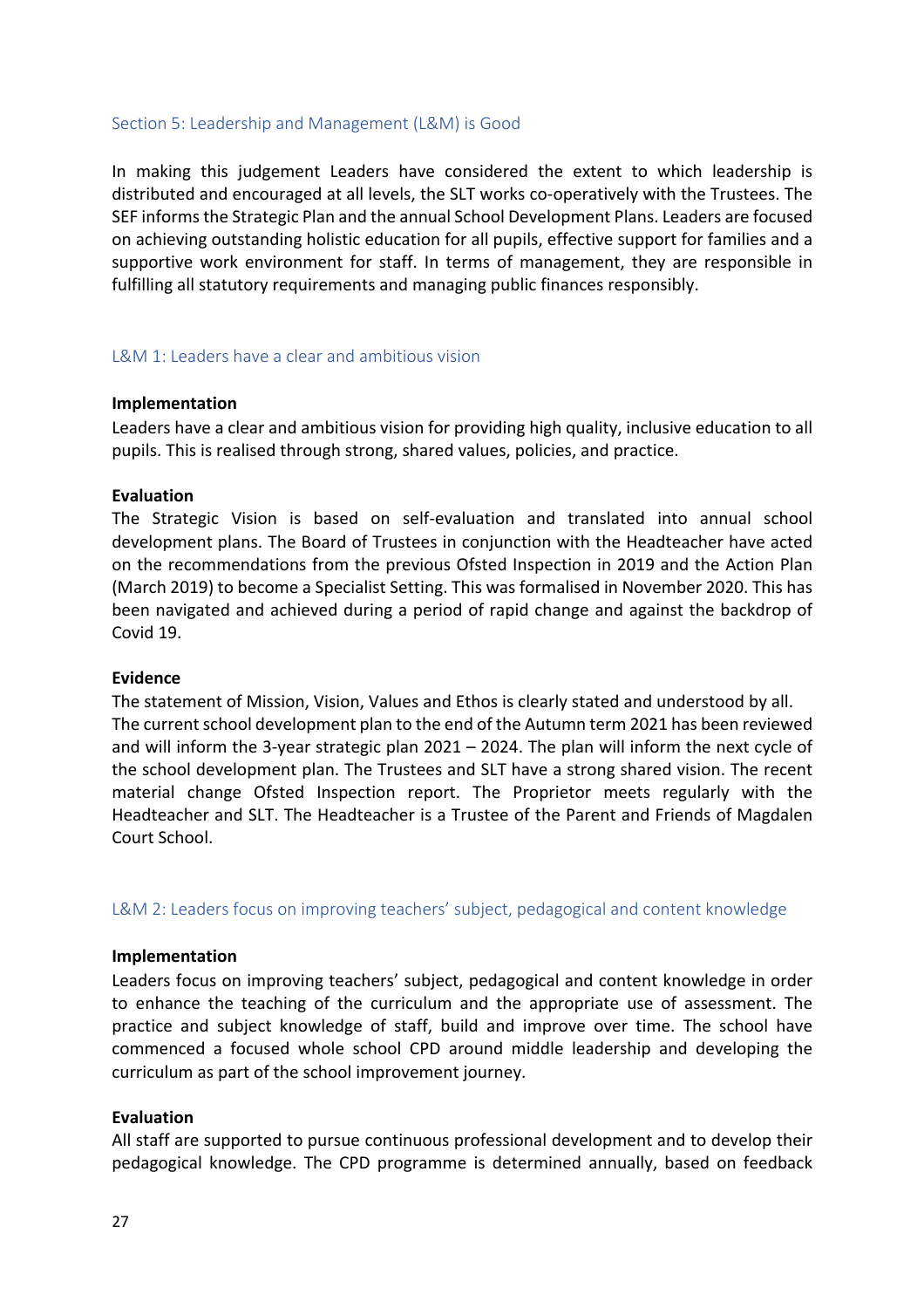from the appraisals, the performance management process and information gained by SLT through lesson observations, learning walks, planning and work review.

# **Evidence**

All teaching staff have commenced training specifically focused on the Quality of Education and the revised inspection framework, Intent, Implementation and Impact. This commenced in the summer term with a second session in September with the Headteacher and SEN advisor from Babcock.

- CPD records
- CPD programme 2020-2021
- Performance Management and Appraisal reviews
- Successful completion of QTS (3 in 2020 -2021)
- Applications and approvals for 2 Teachers to receive TLR. One focused on Strategic Curriculum Development
- Working with SEN Advisor Babcock DCC on focused piece of work

# L&M 3: Leaders aim to ensure all pupils successfully complete their studies

# **Implementation**

Leaders aim to ensure that all pupils successfully complete their programmes of study. The class sizes are small, and learning is differentiated and personalised. The staffing ratio is appropriate with support staff in place to support this and a highly skilled team of staff to include Nurture Practitioners, Speech and Language therapist, Occupational Therapist, Subject specialists.. working together in order to enable the pupils to reach their potential.

# **Evaluation**

Trustees are regularly informed of Pupil Progress. The teachers and Nurture Practitioners are well informed about T&L initiatives and CPD.

# **Evidence**

Parents have termly meetings to discuss progress and review IEPS. These have taken place throughout the school year.

Pupil Progress meetings.

Assessment weeks (Baseline in the first 6 weeks of the Autumn term)

Trustee visit reports

L&M 4: Leaders engage effectively with pupils and others in their community

# **Implementation**

Leaders engage effectively with pupils and others in their community, including, where relevant, parents, employers, and local services. Engagement opportunities are focused and purposeful.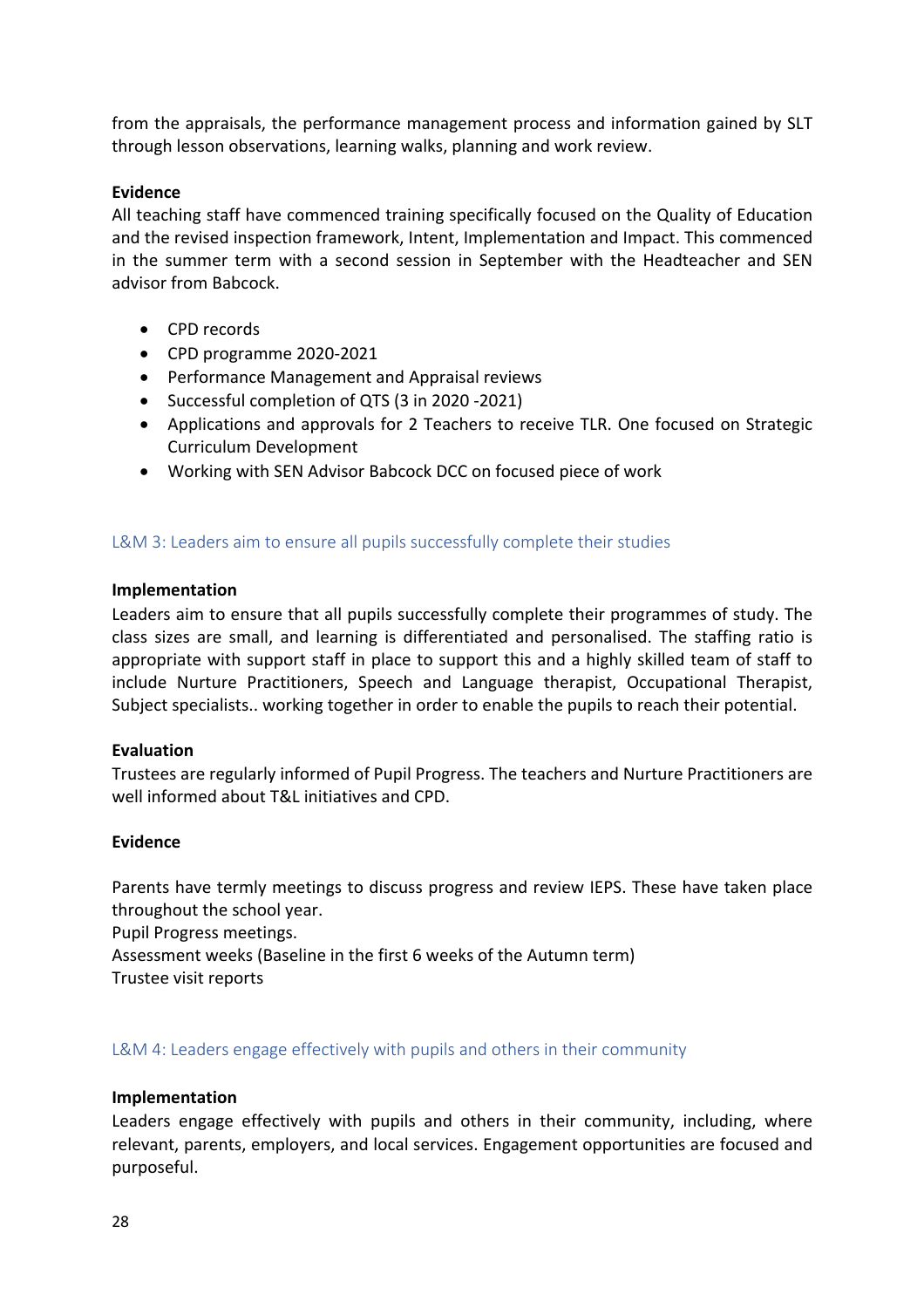# **Evaluation**

Parents evenings are held twice a year. In Autumn 2020 and Spring 2021 this was carried out virtually with a near 100% take up by parents and carers. The SLT held Meet and Greet sessions in the Autumn term – on site then Coffee mornings, evenings 6 each term by Zoom in the Spring and Summer 2021 term. Termly meetings to review IEPS – three times a year. Focused feedback on the outcomes of the Baseline Assessments and other relevant Assessments shared with parents and lead for Teaching and Learning and the Class Teacher. Half termly newsletters are produced. Pupils respond positively to school leaders and trustees when they walk around school. The Proprietor is actively involved in the school and set up the Outdoor Adventure Curriculum is now advising on this and providing QA and training to staff and the lead team. Parents feel that they can raise concerns with leaders, managers, and Trustees.

# **Evidence**

- Parent Questionnaires
- Cards and letters
- High level of attendance from parents and carers at parent evenings and special activities.
- Positive relationships with outside agencies
- Trustee minutes and reports of visits to the school
- Photos and Boards
- Pupil Voice including reports and minutes from the School Councils to the Trustees
- Potential residential trips these were disrupted during 2020-2021.

# L&M 5: Leaders engage with their staff

# **Implementation**

Leaders engage with their staff and are aware and take account of the main pressures on them. They are realistic and constructive in the way they manage staff including their workload.

# **Evaluation**

There is a lead member of staff for Wellbeing. Staff feel comfortable and are confident to discuss issues with them. The CPD programme supports and enhances the wellbeing of staff. There is a focus on enhancing staff wellbeing and reducing workload. PPA is extensive and planned so that teachers across year groups can reflect, review and plan together on a weekly basis. Recruitment and retention of teaching staff, Nurture Practitioners and Therapists is good. Staff turnover is low. All LSA's have and continue to receive Group Supervision from a trained therapist. The DSL lead and assistant have access to weekly supervision from an experienced Social Worker of SEND pupils. Staff are receiving focused training and CPD around how to manage their own regulation and Just Right State in order to effectively carry out their roles and ensure their wellbeing and the impact of working with young people with complex needs is proactively managed.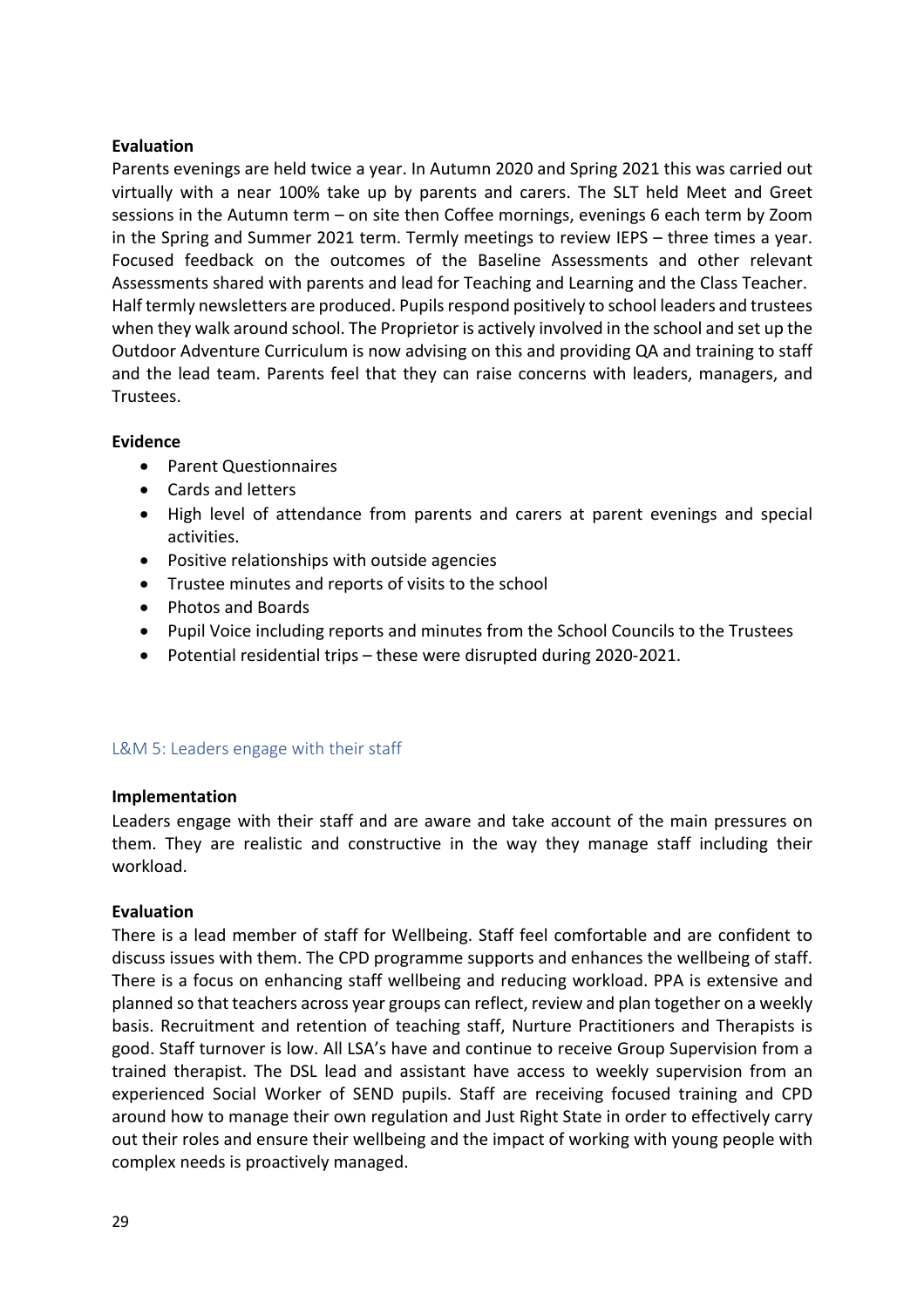Trustees met regularly with the SLT during the Summer of 2020-2021 to discuss the impact of the cost savings in the summer term of 2020. There has been a significant restructure and review of staff remuneration alongside a focused CPD plan as the school moved towards Specialist Status. Staff salaries are now aligned with the national pay scales for teachers and LSA's and acknowledges the skills set and level of expertise required to work within an SEN setting. This will ensure staff retention and a workforce that feel valued.

## **Evidence**

The school remained open for the whole of the Academic Year 2020-2021. SLT worked closely with the staff team during the pandemic and worked flexibly to address staff needs and anxieties. There is a strong team ethic within the school and staff are confident to share any well-being concerns with the wellbeing lead. The LSAs' line of contact for this are the two Nurture Practitioners. The Headteacher and SLT meet twice weekly for staff briefings and updates. Kindness and Wellbeing is as much a focus for staff as well as pupils.

Staff Questionnaire on Wellbeing carried out by the lead. Mindful awareness of the impact of Covid 19 on staff and their families – flexibility built in to accommodate this and respond in a sensitive way. Dedicated staff room. PPA – this is uplifted and planned so that the Teachers can work together across Year groups, subjects. Lesson Planning – greater flexibility in format to reduce teacher workload and increase effectiveness. Record of Trustee visits. Staff wellbeing activities and supervision, and an integral part of the CPD schedule. Employee Assistance Programme in place. Return to work meetings consistently held with adjustments made as appropriate. Staff Risk Assessments in place and particularly during the Pandemic and ongoing. Twice weekly lateral flow tests in place from January 2021. Regular meetings around safety and concerns. All staff were able to access Vaccines in February and April 2021 which went a long way to create staff confidence and anxieties.

# L&M 6: Leaders protect staff from bullying and harassment.

# **Evaluation**

The school development plan explicitly states expectations in terms of staff wellbeing and protection from bullying and harassment. The Anti-bullying policy is reviewed annually. Managers and Trustees are accessible, compassionate and supportive and consistent,

# **Evidence**

Code of Conduct Complaints Policy Incident and Injury reports Wellbeing Lead Comprehensive Employee Assistance Programme Staff Wellbeing CPD's to include all staff having access to Adult Regulatory Sensory Profiling Assessment with individual plan put in place.